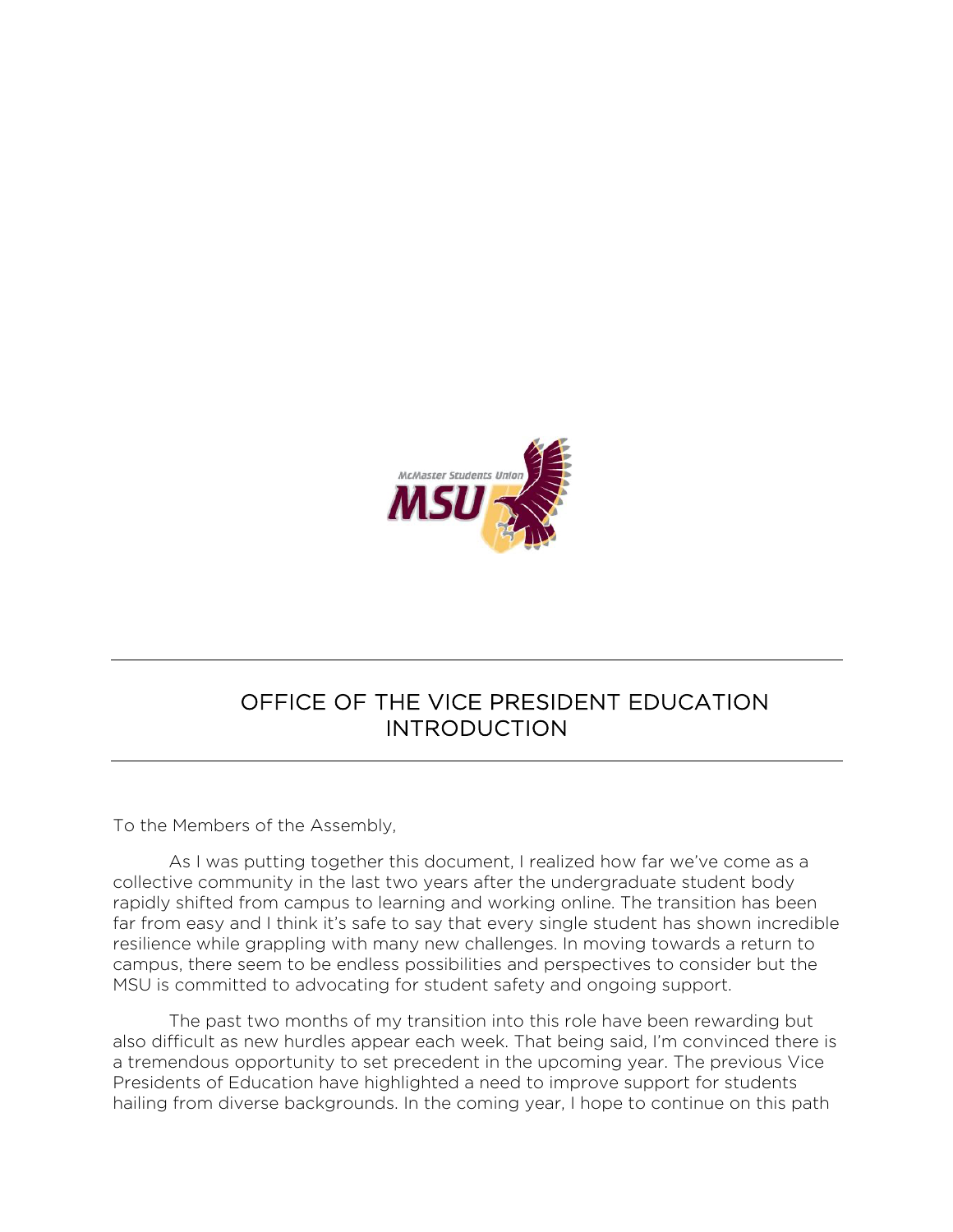with the AVP University Affairs and the following pages of my year plan going more in depth into my proposal to listen and learn from international students, Indigenous students and communities, and students identifying as disabled. This is not to say that both myself and the MSU will not be continuing to advocate for all undergraduate students but rather that I see a call to action and an opportunity to amplifying preexisting voices. I hope to keep learning in the months to come and I look forward to reporting on both successes and lessons learned in the future.

From a more overarching perspective, I will be leading the Education Department towards a more cohesive team dynamic. Starting with the Sustainability Education Committee, I am aiming to review the role of each committee and position within the team. This internal reflection will build upon the previous Vice President Education's proposal to amalgamate the role of the Policy and Research Assistants to create a role in line with a Policy Advisor. In the past decade, the MSU has expanded drastically and has made significant progress is developing policy and lobbying at various levels. The addition of a full-time staff member within the Education Department would also ease transitions between years and aid in continuity planning.

Efforts at the municipal level are not to be overlooked as I plan to integrate components of my campaign into the year. The Municipal Affairs Committee will be building upon the housing research conducted during the last year to aide in this year's advocacy policy, Student Housing and Near Campus Neighborhoods. Additionally, the committee will be researching pertinent issues like property licensing by both the university administration, as well as at the City of Hamilton. In conjunction with work done surrounding property licensing, I will be advocating for the collection of student data pertaining to student living and commuter trends. This is a long-term vision but will enable the Education Department to provide solid examples when advocating for other priorities like a rezoning review in Ward 1, ongoing support for the LRT and sustainable transit, as well as purpose-built housing initiatives.

At the provincial and federal level, the MSU will continue to work with the Ontario Undergraduate Student Alliance (OUSA) to advocate for changes within Ontario, whereas the MSU will work with Undergraduates of Research-Intensive Universities (UCRU) to lobby the federal government. I will be working with the AVP Provincial and Federal Affairs to facilitate consultations, bring delegates to the Fall and Spring General Assembly's, and author two OUSA policies; System Vision and Accountability, and Tech-Enabled Learning. I will be sitting on the Steering Committee for OUSA and the MSU President will be Chair for the UCRU Board of Directors. I will also be working with the AVP Provincial and Federal Affairs to sit on UCRU's Advocacy Subcommittee and the Governance Subcommittee. In working towards a more engaging and interactive dynamic between McMaster students and local politicians, I will be working to align MSU campaigns with local MPs and MPPs. This will be in addition to both OUSA and UCRU's Lobby Weeks but will offer students an opportunity to be more aware going into the provincial election, and a potential federal election.

Away from advocacy, I will also be planning opportunities to solidify relationships within the McMaster community by planning meetings between myself and McMaster faculty societies Vice President Academics. These meetings will ideally provide a foundation for ongoing communication, sharing of resources, and utilizing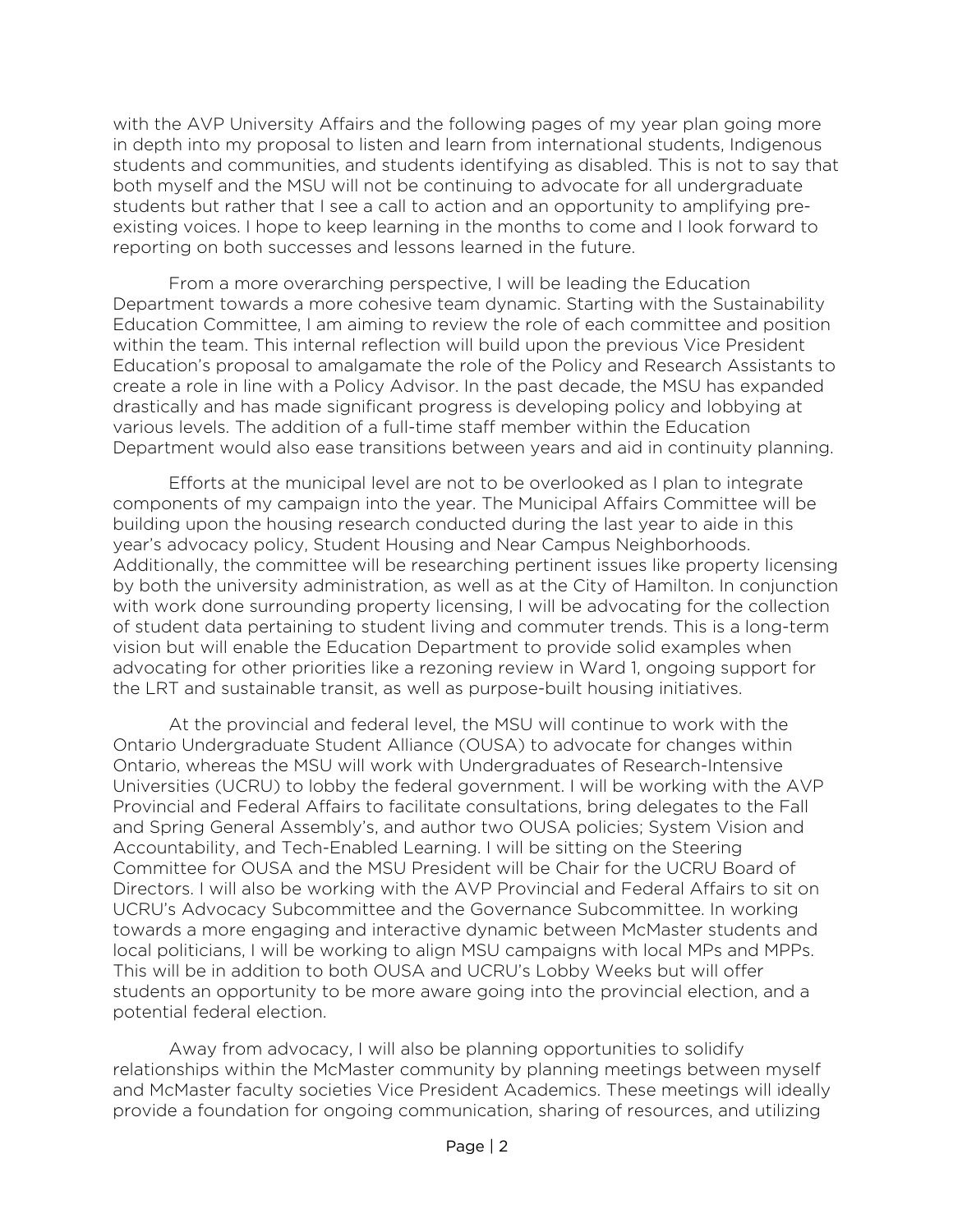feedback from student leaders outside the MSU. In a similar vein, I will be working to formalize the MSU's relationship with the Mohawk Student Association and the Redeemer Student Senate. Improving the student experience within Hamilton and advocating for young people is stronger and more legitimate when all parties are includes and space is provided for everyone.

I'm so excited to continue working within the MSU, both with internal staff members and volunteers, but also off campus with community stakeholders and lobbying groups. I am always looking for ways to improve not only my own understanding of advocacy and also support members of the McMaster community. As always, please feel free to reach out and ask questions - I appreciate any and all feedback from SRA members and your constituents.

Warm regards,

Siobhar Leel

Siobhan Teel Vice President Education

vped@msu.mcmaster.ca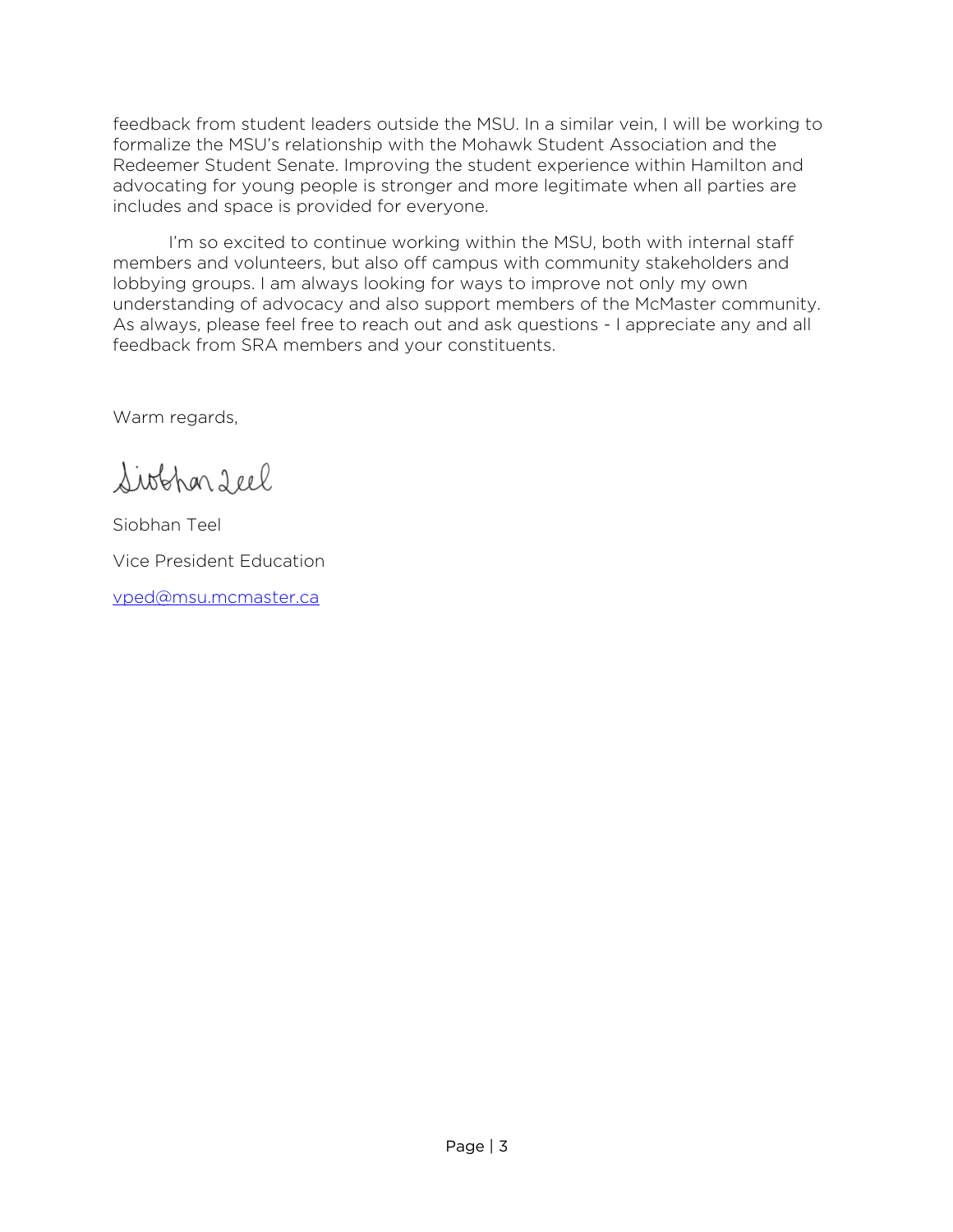## Month by Month

| May       | Transition in the role<br>$\bullet$<br><b>OUSA Welcome Conference</b>                                                                                                                                                                                                                                                                                              |
|-----------|--------------------------------------------------------------------------------------------------------------------------------------------------------------------------------------------------------------------------------------------------------------------------------------------------------------------------------------------------------------------|
| June      | McMaster introductions<br>$\bullet$<br>LRT support promotion<br><b>OUSA Strategic Conference</b><br>$\bullet$<br><b>OUSA Summer School</b>                                                                                                                                                                                                                         |
| July      | Sustainability Education Committee<br>$\bullet$<br>Policy and Research Assistant hiring<br>Project & Campaign Coordinator hiring<br>$\bullet$<br>UTILE Students flash survey results<br>$\bullet$                                                                                                                                                                  |
| August    | Tenant rights workshop<br>$\bullet$<br>Property licensing pilot delegation<br>٠<br>OUSA fall policy paper consultations<br>$\bullet$<br>Meeting with faculty society VP Academics<br>$\bullet$<br>McMaster Mohawk Redeemer Student Advisory Group<br>Meeting<br>MSU sustainability vision and guidelines<br>$\bullet$<br><b>UCRU Operating Policy</b><br>$\bullet$ |
| September | University budget submission<br>$\bullet$<br>Orange Shirt Day and Indigenous rights advocacy<br>MSU SUSTAIN course<br>Municipal budget submission consultations<br>٠<br>Review EIO climate survey data                                                                                                                                                             |
| October   | OUSA policy paper (System Vision and Accountability)<br>OUSA article<br><b>OUSA fall General Assembly</b><br>Municipal budget submission draft<br>$\bullet$                                                                                                                                                                                                        |
| November  | <b>OUSA Student Advocacy Conference</b><br>$\bullet$<br>OUSA spring policy consultations<br>$\bullet$<br>Meeting with faculty society VP Academics<br>McMaster Mohawk Redeemer Student Advisory Group<br>$\bullet$<br>Meeting<br>Municipal budget submission<br>$\bullet$                                                                                          |
| December  | <b>Start Transition Report</b><br>$\bullet$                                                                                                                                                                                                                                                                                                                        |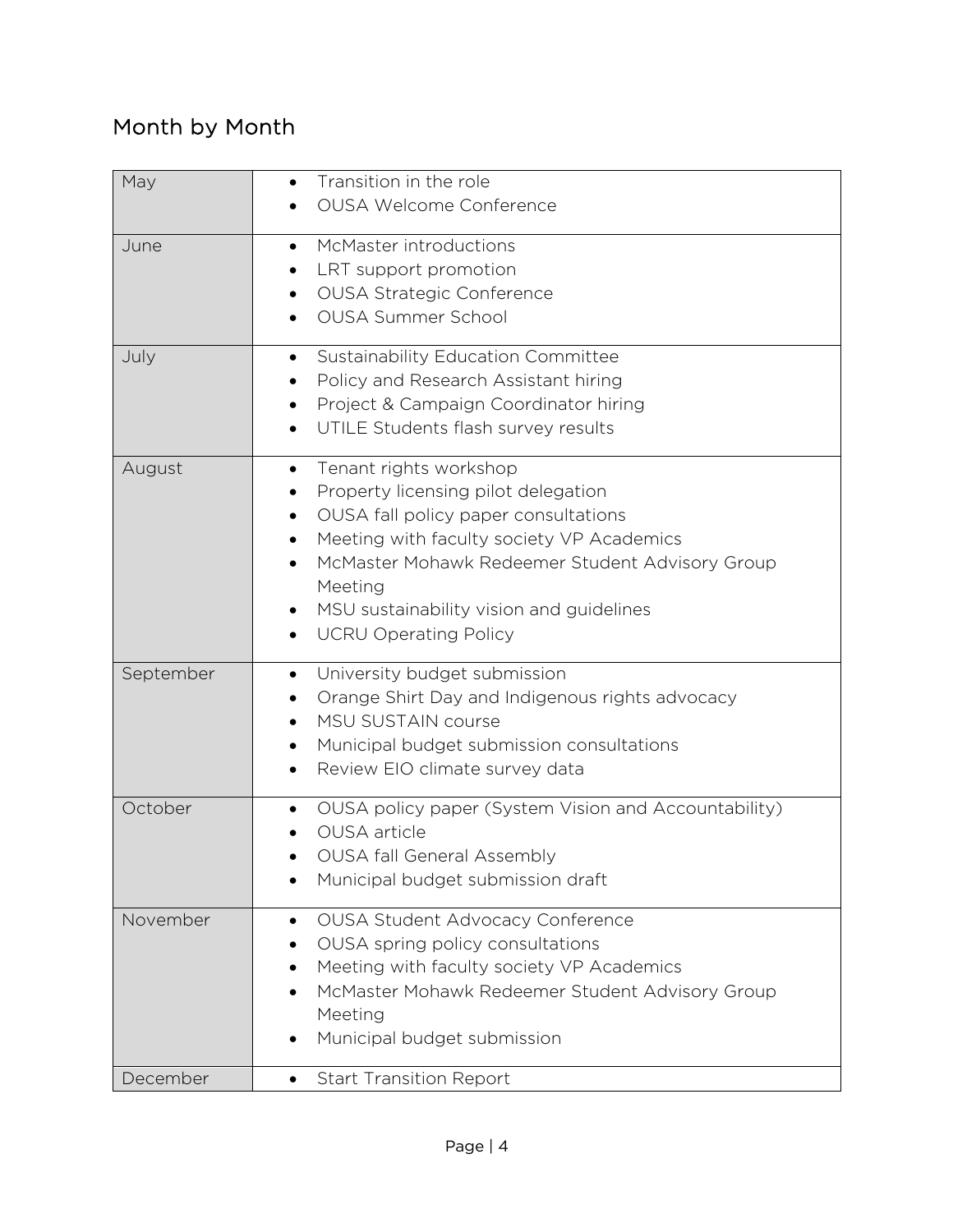|          | Student feedback survey<br>$\bullet$                                                                                                                                                                                                    |
|----------|-----------------------------------------------------------------------------------------------------------------------------------------------------------------------------------------------------------------------------------------|
| January  | OUSA policy paper (Tech Enabled Learning)<br>$\bullet$<br>McMaster Housing and Conference Services property rating<br>launch<br>Valedictorian selection process begins<br>Tenant rights and lease workshop<br><b>MSU SUSTAIN course</b> |
| February | Meeting with faculty society VP Academics<br>$\bullet$<br>Mental health advocacy campaign<br>McMaster Mohawk Redeemer Student Advisory Group<br>Meeting<br><b>SRA</b> survey                                                            |
| March    | MSU Policy Conference<br>٠<br>OUSA spring General Assembly and plenary<br>Policy Advisor amalgamation and hiring<br>MSU SUSTAIN courses review<br>Education Department committees review                                                |
| April    | Transition incoming VP Education<br>$\bullet$<br>Complete final report<br>Wrap up projects                                                                                                                                              |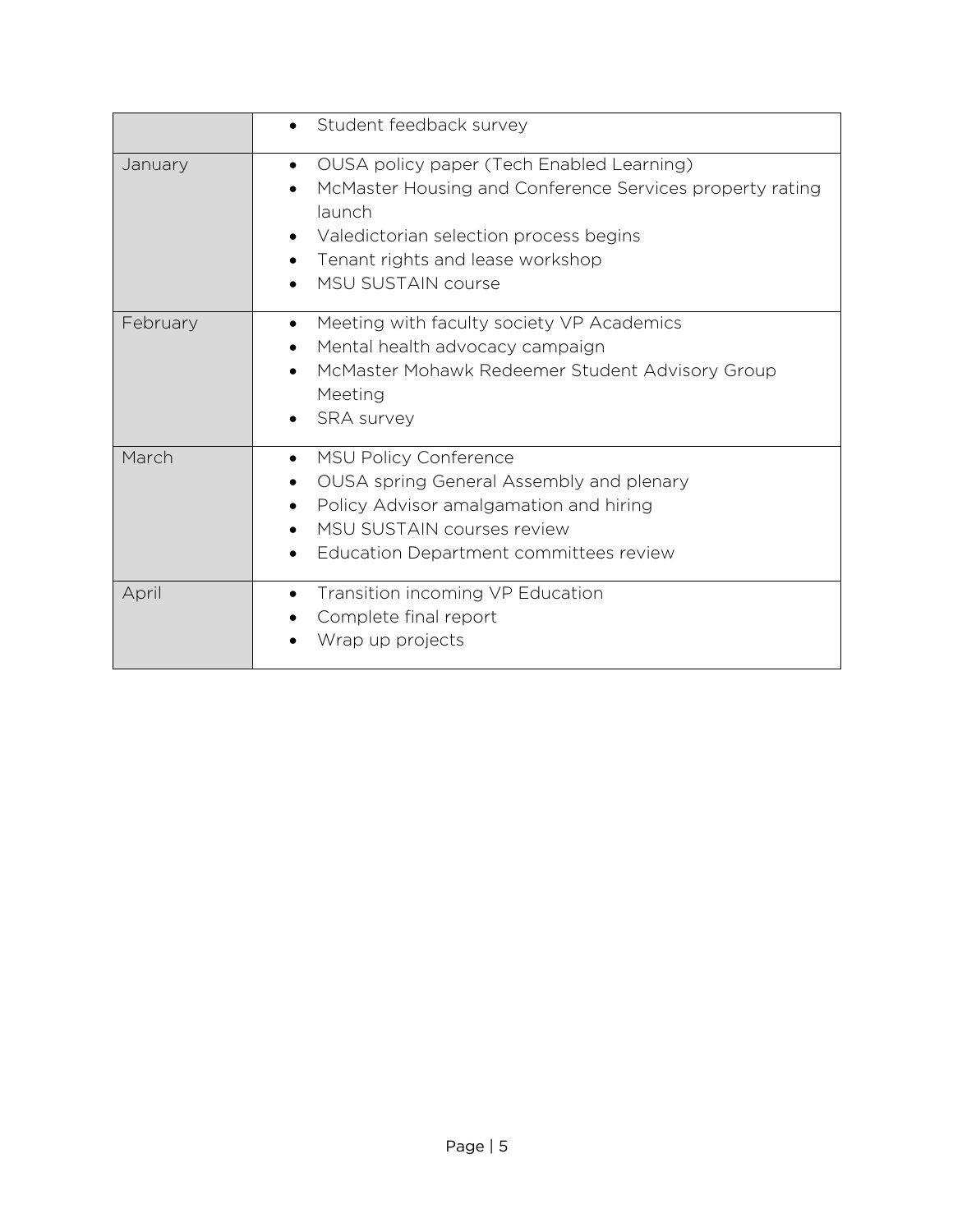| Table of Contents                        |    |
|------------------------------------------|----|
| University Priorities                    |    |
| <b>Municipal Priorities</b>              | 18 |
| <b>Provincial and Federal Priorities</b> | 24 |
| <b>MSU Priorities</b>                    |    |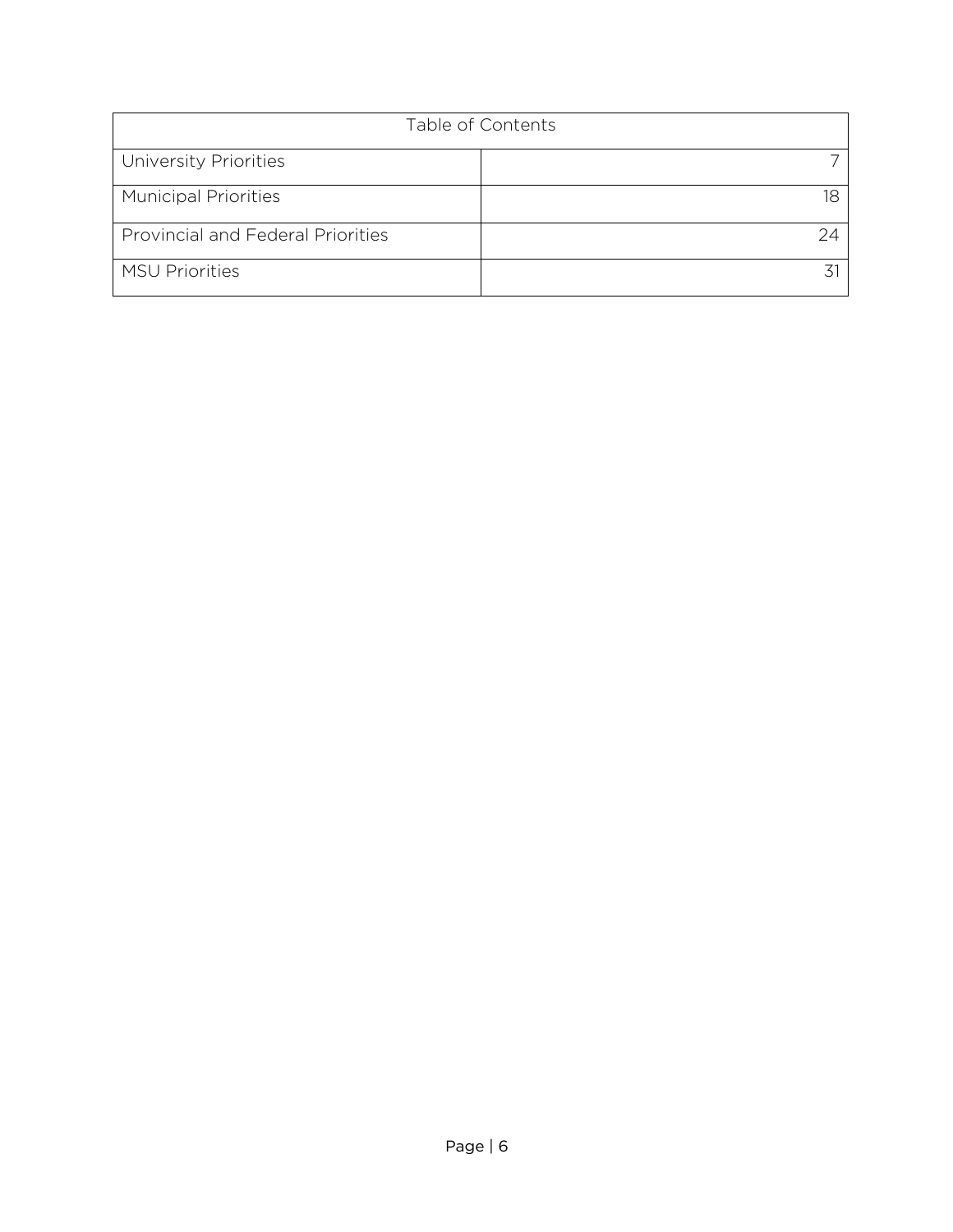# Goals

#### University Priorities

| Objective 1               | Clarify McMaster's use of Respondus proctoring software                                                                                                                                                                                                                                                                                                                                                                                                                                                    |
|---------------------------|------------------------------------------------------------------------------------------------------------------------------------------------------------------------------------------------------------------------------------------------------------------------------------------------------------------------------------------------------------------------------------------------------------------------------------------------------------------------------------------------------------|
| Description               | In the past year, students have voiced their concerns about the use<br>of proctoring software in different classes. After conversations with<br>university administration, these concerns have been relayed and<br>three criteria have been laid out as 1) accredited programs 2)<br>essential and 3) class size have been approved to use proctoring.<br>This outline needs to be made readily available to students through<br>social media, on McMaster and the MSU's websites, and from<br>professors. |
| <b>Benefits</b>           | Students understand why proctoring software is being used<br>$\bullet$<br>and how to raise concerns to faculty and staff<br>Cohesive messaging from both McMaster and the MSU<br>$\bullet$<br>Student concerns are being addressed and input in valued<br>$\bullet$                                                                                                                                                                                                                                        |
| <b>Difficulties</b>       | It's difficult to funnel information through multiple channels<br>$\bullet$<br>Professor and staff accountability is hard to maintain<br>٠<br>Students may not agree with the criteria set by the<br>$\bullet$<br>university                                                                                                                                                                                                                                                                               |
| Long-term<br>implications | How do students engage with the administration when it<br>$\bullet$<br>comes to proctoring?<br>What options exist to steer testing away from proctoring? Is<br>$\bullet$<br>this something the MSU and McMaster are willing to invest<br>in?                                                                                                                                                                                                                                                               |
| How?                      | Create media to be published on Instagram, Facebook, and<br>$\bullet$<br>Twitter<br>Offer ongoing conversation and collect student concerns to<br>be relayed                                                                                                                                                                                                                                                                                                                                               |
| Partners                  | Acting Vice Provost, Kim Dej<br>$\bullet$<br>Chief Technology Officer, Gayleen Gray<br><b>MSU Communications Team</b><br>MSU President, Denver Della-Vedova<br>AVP University Affairs, Hargun Kaur<br>University Affairs Committee<br><b>SRA Members</b><br><b>Faculty Societies</b>                                                                                                                                                                                                                       |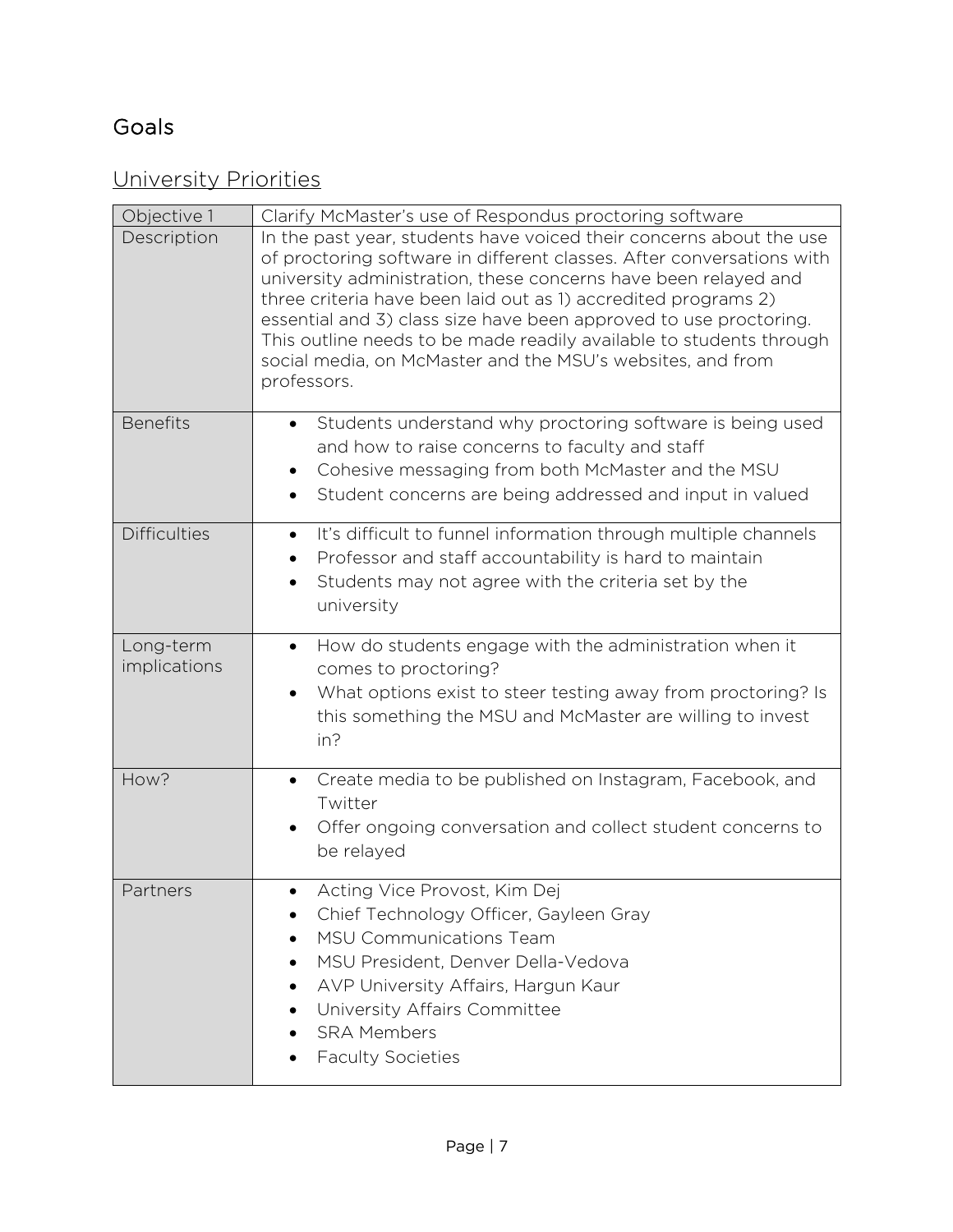| Objective 2               | Vaccination Clinic on Campus                                                                                                                                                                                                                                                                                                                                                                                                                                                                                                                                                                                                                                                                                                                                                                                                                                                                                                    |
|---------------------------|---------------------------------------------------------------------------------------------------------------------------------------------------------------------------------------------------------------------------------------------------------------------------------------------------------------------------------------------------------------------------------------------------------------------------------------------------------------------------------------------------------------------------------------------------------------------------------------------------------------------------------------------------------------------------------------------------------------------------------------------------------------------------------------------------------------------------------------------------------------------------------------------------------------------------------|
| Description               | Promoting safety among students, McMaster staff, and the greater<br>Hamilton community relies heavily on ensuring those who are able<br>and want to be vaccinated have access to vaccination clinics.<br>Currently, the McMaster campus does not have approval from the<br>regional health authorities to hold and administer COVID-19<br>vaccinations. Vaccine availability on campus impacts student<br>communities differently and in order to address systemic<br>inequalities within the health care system, vaccines are one of<br>many resources that need to be available to all students and<br>community members. As part of my advocacy to support students<br>from diverse backgrounds, I will continue to offer support to the<br>Student Wellness Center and will be looking to OUSA and UCRU<br>for support. Additionally, I am researching lobbying groups<br>advocating for expanded vaccination distribution. |
| <b>Benefits</b>           | Increased safety for students, faculty and staff, and the<br>$\bullet$<br>Hamilton community<br>Contributing to vaccine availability both on campus and<br>across Canada<br>Supporting students with needs for additional accessibility                                                                                                                                                                                                                                                                                                                                                                                                                                                                                                                                                                                                                                                                                         |
| <b>Difficulties</b>       | The Hamilton Regional Health Authority controls vaccination<br>$\bullet$<br>clinics<br>The Student Wellness Center has been difficult to meet with<br>$\bullet$<br>as they are very busy<br>This will need to be an advocacy priority across the<br>$\bullet$<br>university, municipal, and provincial and federal portfolios                                                                                                                                                                                                                                                                                                                                                                                                                                                                                                                                                                                                   |
| Long-term<br>implications | Students will be able to book vaccinations on campus for<br>$\bullet$<br>the foreseeable future                                                                                                                                                                                                                                                                                                                                                                                                                                                                                                                                                                                                                                                                                                                                                                                                                                 |
| How?                      | Bring this concern to the SSAC Student Wellness Center<br>Subcommittee<br>Advocating and asking for support from OUSA and UCRU<br>$\bullet$<br>Reaching out to Hamilton-based community organizations<br>$\bullet$<br>that have been hosting vaccine clinics<br>Should a clinic remain unavailable on campus, I will be<br>٠<br>looking in to organizing and promoting ways for students to<br>go to other clinics                                                                                                                                                                                                                                                                                                                                                                                                                                                                                                              |
| Partners                  | Student Wellness Center Director, Roseann Kent<br>$\bullet$<br>Dean of Students, Sean Van Koughnett<br>Vice President Administration, Christina Devarapalli<br>SHEC Director,                                                                                                                                                                                                                                                                                                                                                                                                                                                                                                                                                                                                                                                                                                                                                   |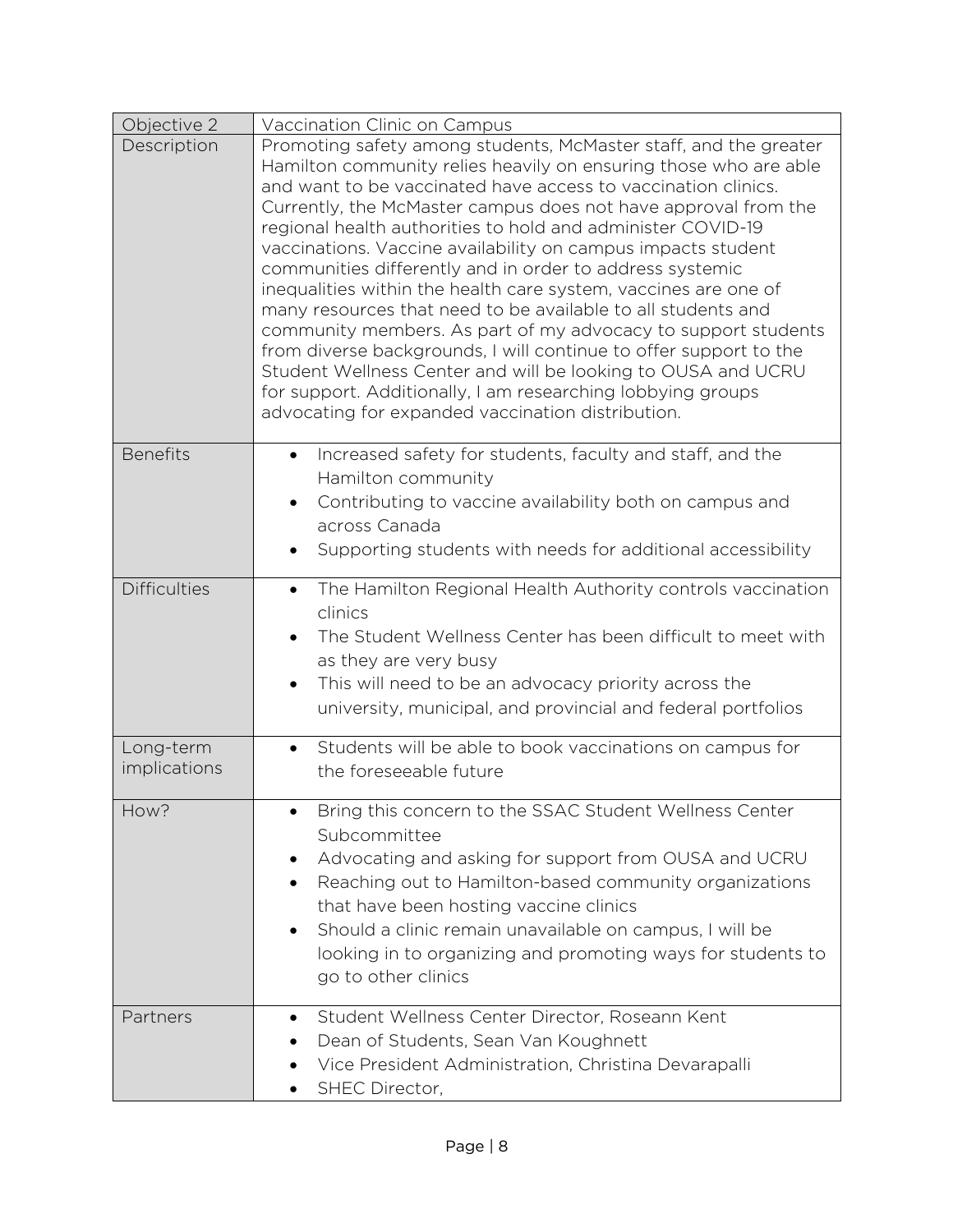| • AVP University Affairs, Hargun Kaur                |
|------------------------------------------------------|
| • University Affairs Committee                       |
| • AVP Municipal Affairs, Mymoon Bhuiyan              |
| • Municipal Affairs Committee                        |
| • AVP Provincial and Federal Affairs, Sneha Wadhwani |
| • Provincial and Federal Affairs Committee           |
|                                                      |
|                                                      |

| Objective 3               | Return to Campus Flexibility                                                                                                                                                                                                                                                                                                                                                                                                                                                                                                                    |
|---------------------------|-------------------------------------------------------------------------------------------------------------------------------------------------------------------------------------------------------------------------------------------------------------------------------------------------------------------------------------------------------------------------------------------------------------------------------------------------------------------------------------------------------------------------------------------------|
| Description               | Although many students have expressed their interest to return to<br>campus, there are also students who have been impacted in<br>distinct ways over the past year. The diverse experiences and<br>circumstances of students must be considered as courses are<br>planned and developed for both the fall and winter semesters. In<br>the future, there is an opportunity for students to have more online<br>course selection to accommodate the needs of students while also<br>challenging traditional financial and accessibility barriers. |
| <b>Benefits</b>           | Students will be able to choose their own delivery method<br>$\bullet$<br>that best compliments their life<br>Those living outside of Hamilton will still be able to attend<br>$\bullet$<br>McMaster University and engage with resources<br>Accessibility can be improved, and barriers can be re-<br>$\bullet$<br>evaluated<br>The safety of students will remain a priority for the MSU and<br>McMaster as some people are unable or choose not to be<br>vaccinated                                                                          |
| <b>Difficulties</b>       | Ensuring the financial burdens of technology and online<br>$\bullet$<br>learning are acknowledged and efforts are made to ensure<br>affordability<br>Professors and staff require training and resources to deliver<br>high quality lessons and facilitate testing<br>Courses held over one medium must be graded and taught<br>$\bullet$<br>cohesively which requires further planning                                                                                                                                                         |
| Long-term<br>implications | McMaster has traditionally offered the majority of courses in-<br>$\bullet$<br>person however changes during the COVID-19 pandemic are<br>creating a divide between in-person teaching and e-learning<br>options. It's unclear whether McMaster is prepared to<br>continue offering courses online and also what the demand<br>for the option is going to be over the next few years.                                                                                                                                                           |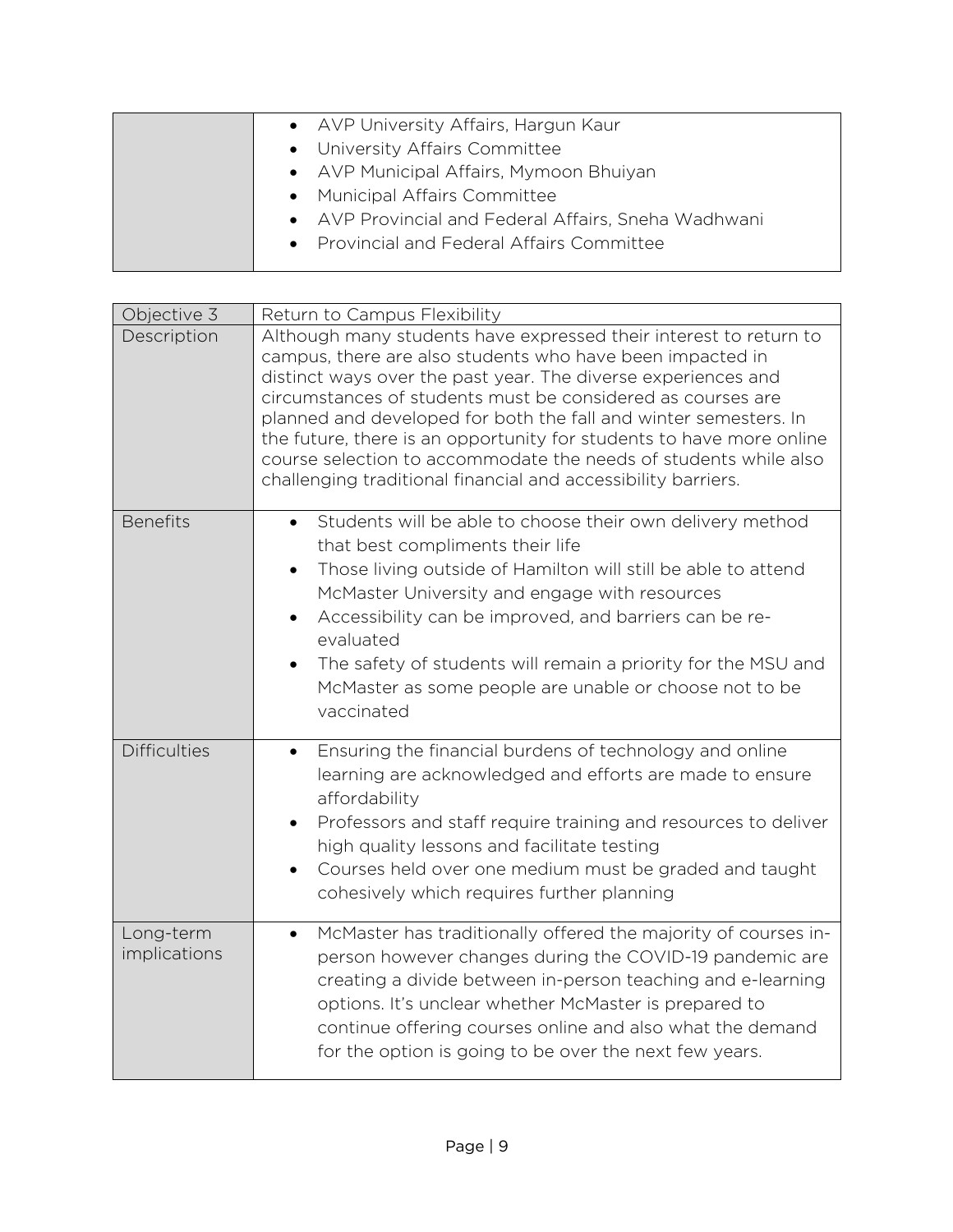| How?     | • Continue to field questions and concerns from McMaster<br>students and their families<br>• Relay information to McMaster administration                                                                                                                                                                                    |
|----------|------------------------------------------------------------------------------------------------------------------------------------------------------------------------------------------------------------------------------------------------------------------------------------------------------------------------------|
| Partners | • Acting Vice Provost, Kim Dej<br>• Provost and Vice President (Academic), Susan Tighe<br>Dean of Students, Sean Van Koughnett<br>$\bullet$<br>• Chief Technology Officer, Gayleen Gray<br>• AVP University Affairs, Hargun Kaur<br>• University Affairs Committee<br>• SRA Members<br><b>Faculty Societies</b><br>$\bullet$ |

| Objective 4               | Ongoing Mental Health Advocacy                                                                                                                                                                                                                                                                                                                                                                                                                                                                                                                                                                                                                                                                           |
|---------------------------|----------------------------------------------------------------------------------------------------------------------------------------------------------------------------------------------------------------------------------------------------------------------------------------------------------------------------------------------------------------------------------------------------------------------------------------------------------------------------------------------------------------------------------------------------------------------------------------------------------------------------------------------------------------------------------------------------------|
| Description               | Throughout the past year, students have voiced their concerns<br>about the lack of mental health resources available to young<br>people. Although this has been an ongoing problem in recent<br>years, the COVID-19 pandemic has exacerbated the situation and<br>more students are seeking support. The conversation surrounding<br>mental health is not unique to McMaster however, this topic has<br>come up at lobbying groups like OUSA and UCRU. Contributing to<br>the call for further resources and examining how people have been<br>struggling in different ways will only increase in importance in the<br>coming years which emphasizes why the MSU needs to continue<br>pushing this year. |
| <b>Benefits</b>           | Student will be kept in the loop about updates to resources<br>$\bullet$<br>and supports throughout the year<br>Undergraduates will be able to communicate what is<br>$\bullet$<br>working and also any problems they have experienced with<br>services and resources                                                                                                                                                                                                                                                                                                                                                                                                                                    |
| <b>Difficulties</b>       | Not all students have access to the same level of care<br>Resources on campus are always in demand and growth in<br>$\bullet$<br>this area tends to be slow                                                                                                                                                                                                                                                                                                                                                                                                                                                                                                                                              |
| Long-term<br>implications | OUSA has really great lobbying abilities and ideally in the<br>$\bullet$<br>future, the provincial government will continue to follow the<br>recommendations of the group<br>Improved resources on and off campus, including more<br>counselling and workshops available                                                                                                                                                                                                                                                                                                                                                                                                                                 |
| How?                      | Contribute to OUSA policy paper and facilitate consultations                                                                                                                                                                                                                                                                                                                                                                                                                                                                                                                                                                                                                                             |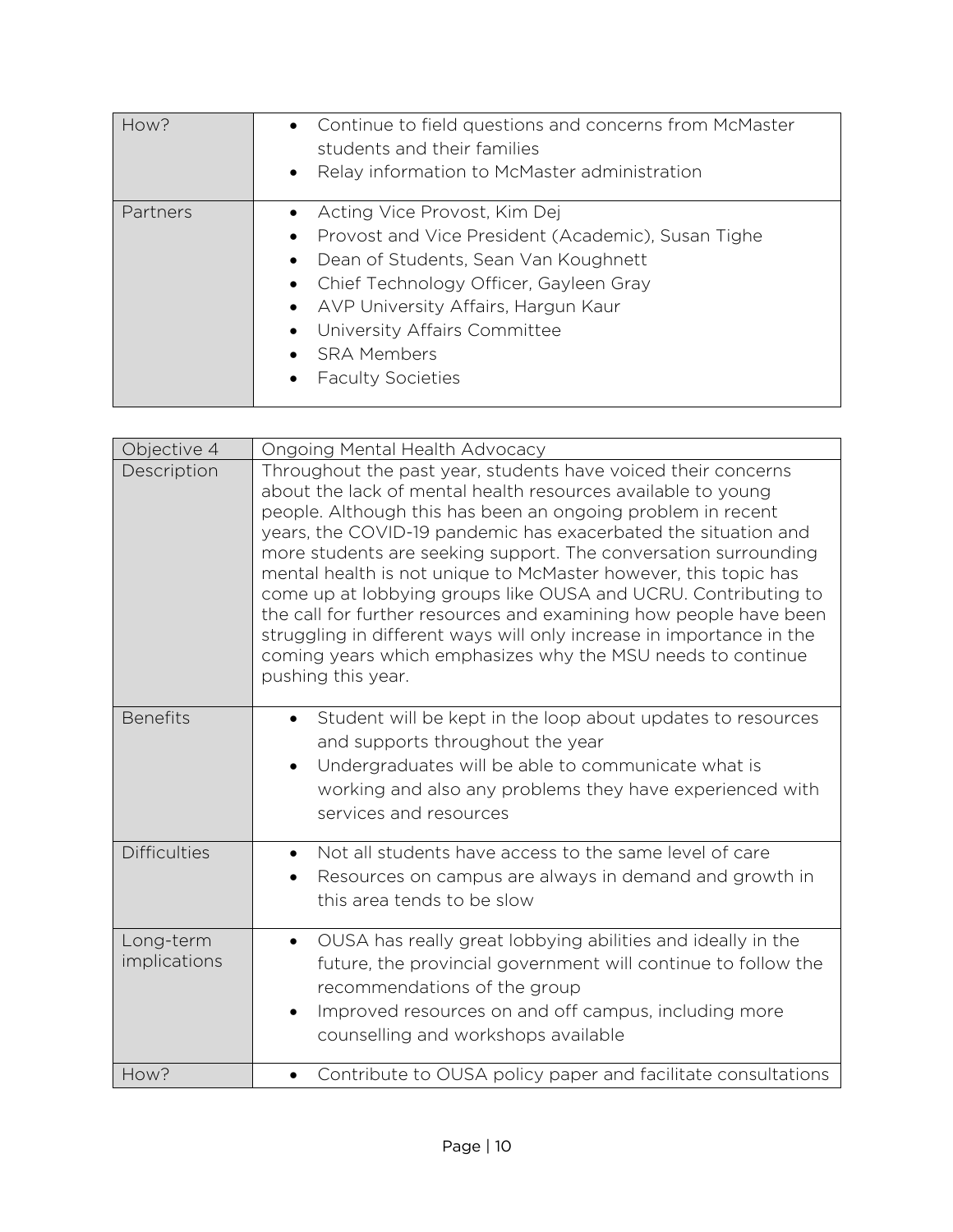|                 | Support the AVP University Affairs resource development<br>$\bullet$<br>goals                                                                                                                                                                                                          |
|-----------------|----------------------------------------------------------------------------------------------------------------------------------------------------------------------------------------------------------------------------------------------------------------------------------------|
| <b>Partners</b> | • MSU President, Denver Della-Vedova<br>Student Wellness Center Director, Roseann Kent<br>$\bullet$<br>Dean of Students, Sean Van Koughnett<br>$\bullet$<br>• AVP University Affairs, Hargun Kaur<br>• University Affairs Committee<br>Student Health and Wellness Center<br>$\bullet$ |

| Objective 5         | Support Faculty Society VP Academics                                                                                                                                                                                                                                                                                                                                                                                                                                                                                                                                                                                                                                                            |
|---------------------|-------------------------------------------------------------------------------------------------------------------------------------------------------------------------------------------------------------------------------------------------------------------------------------------------------------------------------------------------------------------------------------------------------------------------------------------------------------------------------------------------------------------------------------------------------------------------------------------------------------------------------------------------------------------------------------------------|
| Description         | Developing connections between the MSU and faculty societies is<br>critical to supporting students as they return to campus. Without<br>ongoing communication and collaboration, both the MSU and<br>faculty societies will struggle to access resources and offer support<br>to students during a tumultuous year. The MSU holds a lot of<br>resources and has numerous connections, but faculty societies are<br>able to connect more directly with smaller program societies, and<br>by extension, students. Developing a cohesive and streamlined<br>approach to garnering student concerns and needs, both the MSU<br>and faculty societies will be able to better serve the student body. |
| <b>Benefits</b>     | Supporting students more directly<br>$\bullet$<br>More opportunity for student feedback<br>Better ability to consult over student needs on a faculty by                                                                                                                                                                                                                                                                                                                                                                                                                                                                                                                                         |
|                     | faculty basis                                                                                                                                                                                                                                                                                                                                                                                                                                                                                                                                                                                                                                                                                   |
| <b>Difficulties</b> | Communication can be difficult                                                                                                                                                                                                                                                                                                                                                                                                                                                                                                                                                                                                                                                                  |
|                     | Faculty societies may be more interested in pursuing their<br>goals independently                                                                                                                                                                                                                                                                                                                                                                                                                                                                                                                                                                                                               |
|                     | These meetings could be seen as time consuming                                                                                                                                                                                                                                                                                                                                                                                                                                                                                                                                                                                                                                                  |
| Long-term           | Stronger communication and united messaging                                                                                                                                                                                                                                                                                                                                                                                                                                                                                                                                                                                                                                                     |
| implications        | Positive, long lasting relationship                                                                                                                                                                                                                                                                                                                                                                                                                                                                                                                                                                                                                                                             |
| How?                | Organize a summer, fall, and winter meeting with faculty<br>$\bullet$                                                                                                                                                                                                                                                                                                                                                                                                                                                                                                                                                                                                                           |
|                     | societies<br>Bring relevant issues to the table and open discussion                                                                                                                                                                                                                                                                                                                                                                                                                                                                                                                                                                                                                             |
|                     | surrounding support                                                                                                                                                                                                                                                                                                                                                                                                                                                                                                                                                                                                                                                                             |
|                     | Provide updates on MSU priorities and challenges                                                                                                                                                                                                                                                                                                                                                                                                                                                                                                                                                                                                                                                |
| Partners            | MSU President, Denver Della-Vedova                                                                                                                                                                                                                                                                                                                                                                                                                                                                                                                                                                                                                                                              |
|                     | AVP University Affairs, Hargun Kaur<br>University Affairs Committee                                                                                                                                                                                                                                                                                                                                                                                                                                                                                                                                                                                                                             |
|                     |                                                                                                                                                                                                                                                                                                                                                                                                                                                                                                                                                                                                                                                                                                 |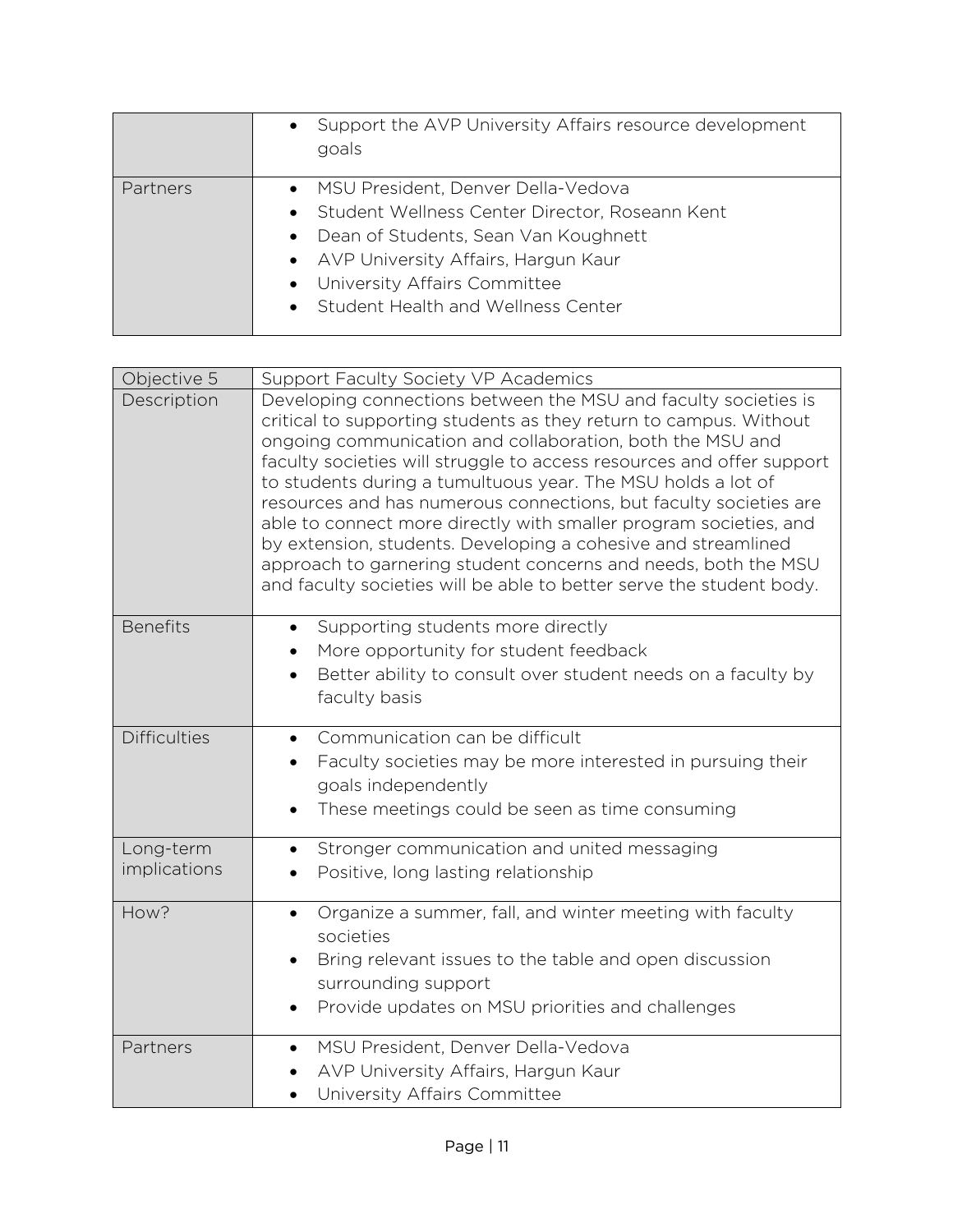| • SRA Members            |
|--------------------------|
| <b>Faculty Societies</b> |

| Objective 6               | Promote "Team McMaster" Advocacy                                                                                                                                                                                                                                                                                                                                                                                                                                                                                                                                                                                                                                                                                                                   |
|---------------------------|----------------------------------------------------------------------------------------------------------------------------------------------------------------------------------------------------------------------------------------------------------------------------------------------------------------------------------------------------------------------------------------------------------------------------------------------------------------------------------------------------------------------------------------------------------------------------------------------------------------------------------------------------------------------------------------------------------------------------------------------------|
| Description               | In the past few years, multiple student unions have faced problems<br>in maintaining strong, lost lasting relationships with their respective<br>university administrations. To invest in the longevity of the MSU<br>and maintain the flow of open communication between the<br>Education Department and the university, I will be ensuring each<br>AVP within the Education team meetings with their counterpart on<br>the university's Public Affairs team. Additionally, I will having<br>ongoing meetings with Alex Lawson from the Public Affairs team<br>to prepare cohesive messaging from both the MSU and McMaster,<br>plan upcoming election events, and ask for their feedback on<br>matters relating to MSU advocacy, OUSA, and UCRU. |
| <b>Benefits</b>           | The MSU maintains independence while also receiving<br>$\bullet$<br>support from the university<br>United message from both the MSU and the university<br>$\bullet$<br>especially during the pandemic                                                                                                                                                                                                                                                                                                                                                                                                                                                                                                                                              |
| <b>Difficulties</b>       | Some students may feel this approach is too moderate<br>There will be different perspectives to consider from both<br>sides                                                                                                                                                                                                                                                                                                                                                                                                                                                                                                                                                                                                                        |
| Long-term<br>implications | The future MSU Board of Directors will be able to lean on the<br>$\bullet$<br>Public Affairs team when dealing with public statements<br>Provincial and Federal election proceedings are also made<br>$\bullet$<br>significantly more efficient when wor                                                                                                                                                                                                                                                                                                                                                                                                                                                                                           |
| How?                      | Organizing meetings between the AVP University Affairs,<br>$\bullet$<br>AVP Municipal Affairs, AVP Provincial and Federal Affairs<br>and the Public Affairs team counterparts<br>Regular meeting between myself and Alex Lawson                                                                                                                                                                                                                                                                                                                                                                                                                                                                                                                    |
| Partners                  | McMaster Public Affairs, Alex Lawson<br>McMaster Public Affairs, Joe Finkle<br>AVP University Affairs, Hargun Kaur<br>AVP Municipal Affairs, Mymoon Bhuiyan<br>AVP Provincial and Federal Affairs, Sneha Wadhwani                                                                                                                                                                                                                                                                                                                                                                                                                                                                                                                                  |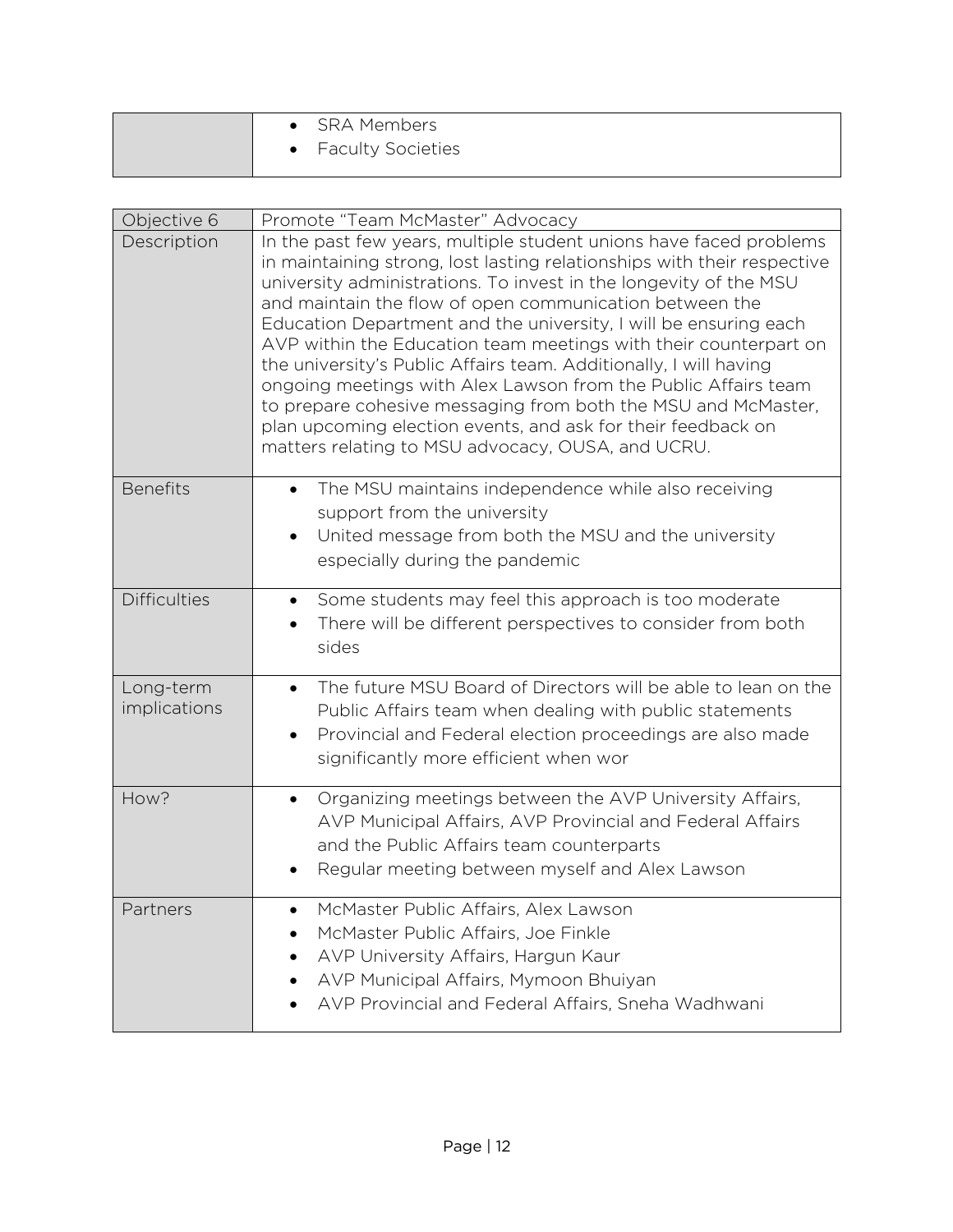| Objective 7               | International Student Support                                                                                                                                                                                                                                                                                                                                                                                                                                                                                                                                                                                                                                                                                                                                                                                                                                                                                                                                                                                                                                                                                                                                  |
|---------------------------|----------------------------------------------------------------------------------------------------------------------------------------------------------------------------------------------------------------------------------------------------------------------------------------------------------------------------------------------------------------------------------------------------------------------------------------------------------------------------------------------------------------------------------------------------------------------------------------------------------------------------------------------------------------------------------------------------------------------------------------------------------------------------------------------------------------------------------------------------------------------------------------------------------------------------------------------------------------------------------------------------------------------------------------------------------------------------------------------------------------------------------------------------------------|
| Description               | Following the beginning of the COVID-19 pandemic, international<br>students were left with incredibly limited support as the university<br>shifted to online learning and resources were limited by geographic<br>location. Going forward, many international students will be visiting<br>McMaster's campus for the first time and although this is a<br>common theme, the experiences and needs of international<br>students are unique. Resources and supports for academic, mental<br>health, and developing a sense of community are pertinent for<br>providing an overall positive experience. Throughout both the fall<br>and winter, I will be utilizing surveys done in previous years to<br>continue creating connections between the MSU and International<br>Student Services. As the MSU re-evaluates mental health resources<br>available to undergraduates, I will continue to advocate for more<br>extensive coverage and equitable opportunities to seek support.<br>Additionally, I will be meeting with International Student Services<br>to talk about improving online support and integrating new<br>modules for post-pandemic learning. |
| <b>Benefits</b>           | Providing an up-to-date platform for students before arrival<br>$\bullet$<br>Offering mental health resources in multiple languages and<br>$\bullet$<br>across multiple regions<br>Supporting the International Student Services mentorship<br>$\bullet$<br>program                                                                                                                                                                                                                                                                                                                                                                                                                                                                                                                                                                                                                                                                                                                                                                                                                                                                                            |
| <b>Difficulties</b>       | The current provincial political climate is unwelcoming to<br>$\bullet$<br>international students and as a result advocacy must be<br>even more thought out and                                                                                                                                                                                                                                                                                                                                                                                                                                                                                                                                                                                                                                                                                                                                                                                                                                                                                                                                                                                                |
| Long-term<br>implications | McMaster has traditionally offered the majority of courses in-<br>$\bullet$<br>person however changes during the COVID-19 pandemic are<br>creating a divide between in-person teaching and e-learning<br>options. It's unclear whether McMaster is prepared to<br>continue offering courses online and also what the demand<br>for the option is going to be over the next few years.                                                                                                                                                                                                                                                                                                                                                                                                                                                                                                                                                                                                                                                                                                                                                                          |
| How?                      | Continue to field questions and concerns from McMaster<br>$\bullet$<br>students and their families<br>Relay concerns from international students to McMaster<br>administration<br>Support and contribute to advocacy at both the provincial<br>and federal levels through UCRU<br>Enable the AVP University Affairs to continue working and<br>learning from the International Students Task Force                                                                                                                                                                                                                                                                                                                                                                                                                                                                                                                                                                                                                                                                                                                                                             |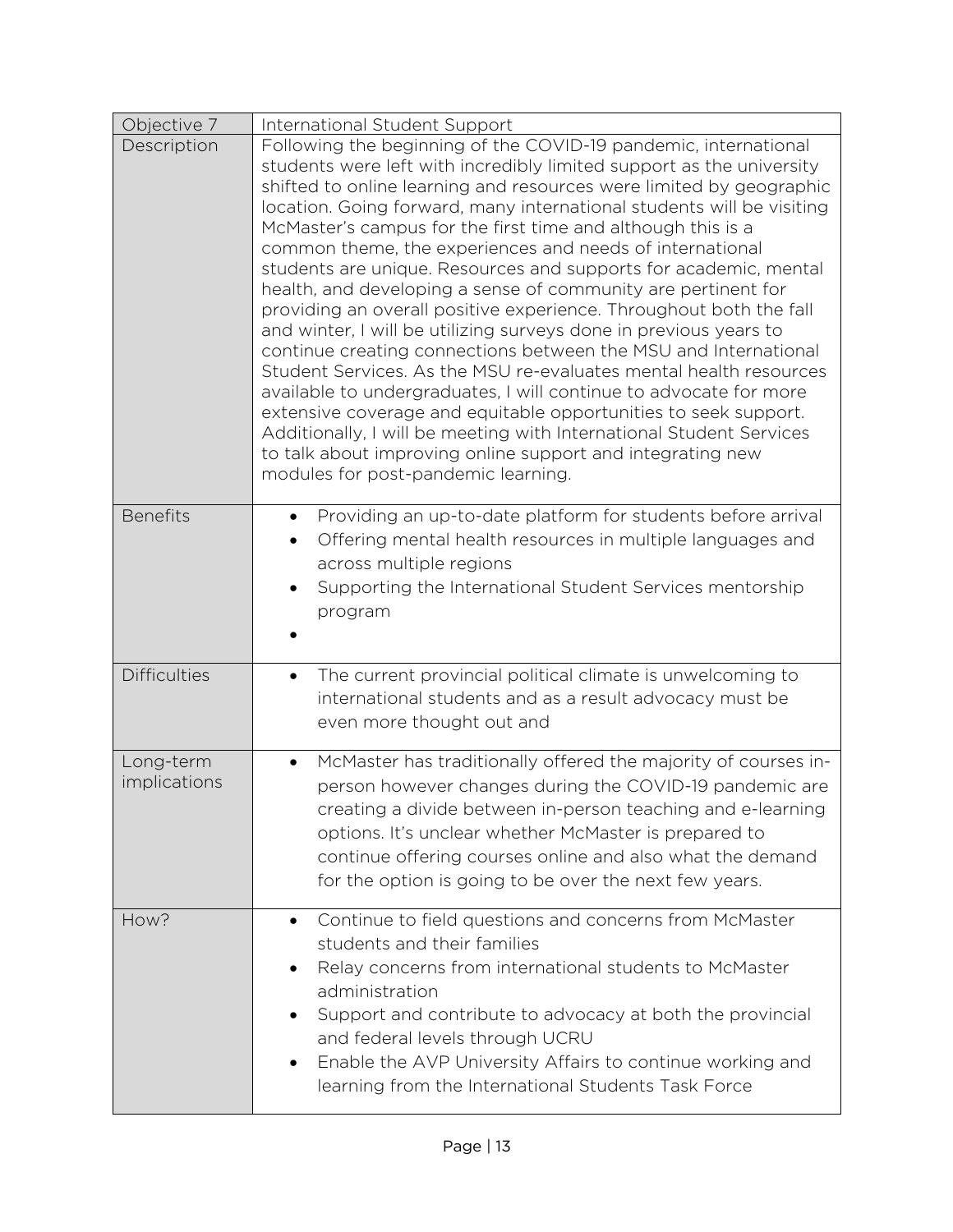| Partners | • MSU President, Denver Della-Vedova<br>• AVP University Affairs, Hargun Kaur<br>International Student Task Force<br>$\bullet$<br>• University Affairs Committee<br>• SRA Members<br>• Student Success Center, Arlene Dosen<br>• Global Experience & International Program Assistance,<br>Andrea Gyamfi<br>International Students Coordinator, Randa Salih<br>$\bullet$<br>• Associate Director, Gisela Oliviera |
|----------|------------------------------------------------------------------------------------------------------------------------------------------------------------------------------------------------------------------------------------------------------------------------------------------------------------------------------------------------------------------------------------------------------------------|
|----------|------------------------------------------------------------------------------------------------------------------------------------------------------------------------------------------------------------------------------------------------------------------------------------------------------------------------------------------------------------------------------------------------------------------|

| Objective 8               | Support for Indigenous Students                                                                                                                                                                                                                                                                                                                                                                                                                                                                                                                                                                                                                              |
|---------------------------|--------------------------------------------------------------------------------------------------------------------------------------------------------------------------------------------------------------------------------------------------------------------------------------------------------------------------------------------------------------------------------------------------------------------------------------------------------------------------------------------------------------------------------------------------------------------------------------------------------------------------------------------------------------|
| Description               | Following the discovery of a grave holding 215 Indigenous children<br>in Kamloops, BC, and subsequent findings at Cranbook, BC,<br>Marieval, Saskatchewan, and Penelakut Island, BC, Indigenous<br>people are sharing not only personal experiences but also a wealth<br>of resources. It is the duty of the MSU to take every active measure<br>to support Indigenous students and the surrounding communities.<br>Given the enormous privilege the MSU and McMaster hold, as we<br>are located on the traditional territory of the Haudenosaunee and<br>Anishinaabe people, the Education team is committed to<br>amplifying existing work and priorities. |
| <b>Benefits</b>           | There is a lot of Indigenous knowledge formatted in easily<br>$\bullet$<br>understood and sharable formats and the MSU can avoid re-<br>traumatizing and overburdening Indigenous people<br>Indigenous students deserve to feel supported and heard                                                                                                                                                                                                                                                                                                                                                                                                          |
| <b>Difficulties</b>       | In order to ensure our due diligence is done in a respectful<br>$\bullet$<br>and equitable way, the Education team must work slowly<br>and with care                                                                                                                                                                                                                                                                                                                                                                                                                                                                                                         |
| Long-term<br>implications | This is an important precedent to set at the MSU can<br>$\bullet$<br>conduct research on Indigenous ways of knowledge and<br>advocacy<br>Ideally this effort will contribute in some way to                                                                                                                                                                                                                                                                                                                                                                                                                                                                  |
| How?                      | Organizing materials to be presented leading up to Orange<br>$\bullet$<br>Shirt Day<br>Working with Indigenous Student Services to offer a<br>$\bullet$<br>platform to speak and lead advocacy<br>Offering ongoing support and resources to OUSA as they<br>draft and finalize the Indigenous Students Policy Paper                                                                                                                                                                                                                                                                                                                                          |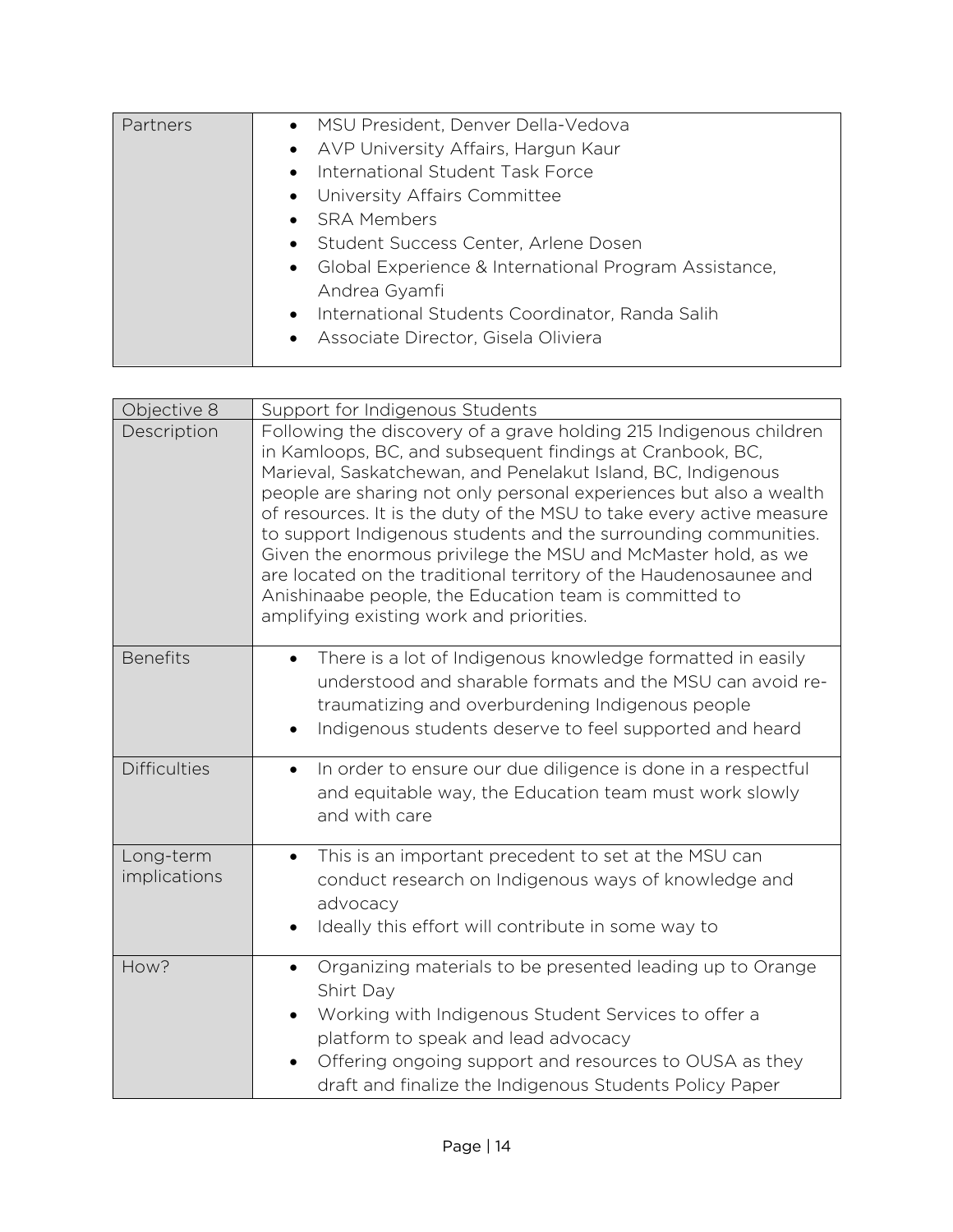|          | • Advocate for the inclusion of Indigenous students within the<br>federal government's priorities at UCRU                                                                                                                                                                                                                       |
|----------|---------------------------------------------------------------------------------------------------------------------------------------------------------------------------------------------------------------------------------------------------------------------------------------------------------------------------------|
| Partners | • AVP University Affairs, Hargun Kaur<br>• University Affairs Committee<br>• AVP Provincial and Federal Affairs, Sneha Wadhwani<br>• Provincial and Federal Affairs Committee<br>• OUSA Steering Committee<br>• UCRU Steering Committee, Advocacy Subcommittee, and<br>Governance Subcommittee<br>• Indigenous Student Services |

| Objective 9         | Sustainability Education Committee                                                                                                                                                                                                                                                                                                                                                                                                                                                                                                                                                                                                                                                                                                                                                                                                                                                                                                                                                                                                                                     |
|---------------------|------------------------------------------------------------------------------------------------------------------------------------------------------------------------------------------------------------------------------------------------------------------------------------------------------------------------------------------------------------------------------------------------------------------------------------------------------------------------------------------------------------------------------------------------------------------------------------------------------------------------------------------------------------------------------------------------------------------------------------------------------------------------------------------------------------------------------------------------------------------------------------------------------------------------------------------------------------------------------------------------------------------------------------------------------------------------|
| Description         | At the beginning of my term, I was reached out to by Giancarlo<br>from MSAC and Kate from ASP to talk about the university's<br>upcoming sustainability plan and operating policy. During this<br>meeting it was brought to my attention that there is a substantial<br>amount of overlap between the Sustainability Education<br>Committee and the SSAP program within ASP. When I brought this<br>back to the Board, I struggled to explain how sustainability fit<br>within the Education team's advocacy portfolio despite the<br>important of the topic. Additionally, it was hard to define how the<br>MSU engaged with sustainability efforts and what scope would be<br>adopted in future efforts. As a result, I will be working with the<br>Sustainability Education Committee and the AVP University Affairs<br>to draft an outline of the MSU's definition of sustainability.<br>Furthermore, the committee will be working with two SUSTAIN<br>classes to create an inventory and subsequent report of<br>sustainability initiatives within MSU Services. |
| <b>Benefits</b>     | Clear collaboration between the MSU, the university, and<br>students<br>There is an opportunity to take a progressive approach to<br>٠<br>defining sustainability and streamline advocacy<br>Ideally, the SUSTAIN classes and the committee will be able<br>$\bullet$<br>to support one another and reach goals more efficiently                                                                                                                                                                                                                                                                                                                                                                                                                                                                                                                                                                                                                                                                                                                                       |
| <b>Difficulties</b> | Determine which MSU Services will be involved in dependent<br>$\bullet$<br>on operating capacity and procedures<br>I will need to work with the AVP University Affairs and ASP<br>to establish clear performance indicators and signs of<br>success and failure                                                                                                                                                                                                                                                                                                                                                                                                                                                                                                                                                                                                                                                                                                                                                                                                        |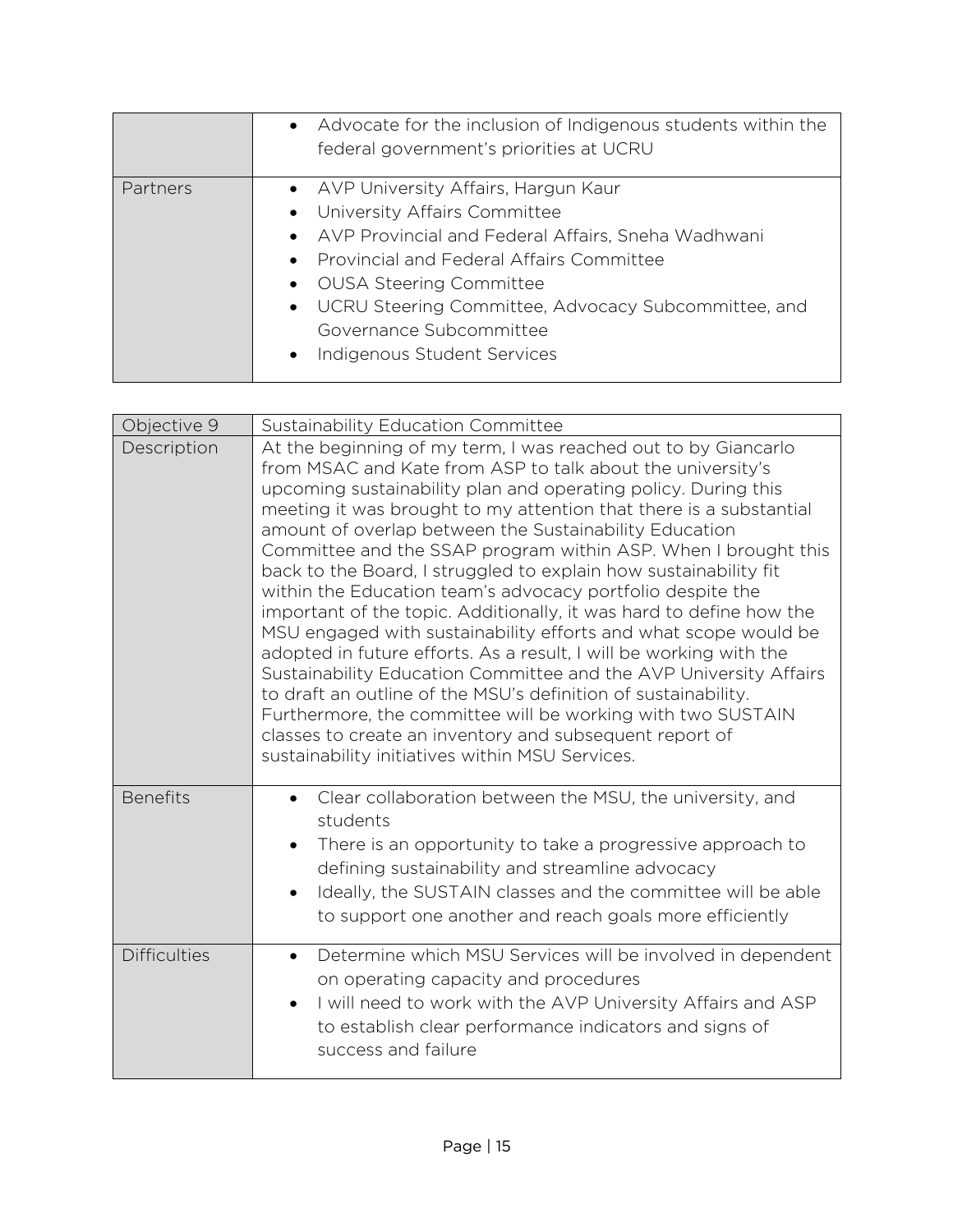| Long-term<br>implications | This dynamic could be altered and improved in future years<br>$\bullet$<br>and become a more formal and ongoing partnership<br>The MSU Will be able to move forward with sustainability<br>$\bullet$<br>goals with clarity and guidance                                                                                                               |
|---------------------------|-------------------------------------------------------------------------------------------------------------------------------------------------------------------------------------------------------------------------------------------------------------------------------------------------------------------------------------------------------|
| How?                      | Work with VP Administration, Christina, to determine which<br>$\bullet$<br>MSU Services would be interested in contributing<br>Establish criteria for consulting and reporting<br>Determine how the committee and class will engage within<br>one another and the hierarchy<br>Review success and flag problems within the Fall semester<br>$\bullet$ |
| Partners                  | MSU President, Denver Della-Vedova<br>VP Administration, Christina Devarapalli<br>AVP University Affairs, Hargun Kaur<br>$\bullet$<br>Sustainability Education Committee<br>$\bullet$<br>Academic Sustainability Programs Manager, Kate Whalen<br>٠<br>McMaster Sustainability Committee<br>AVP Facilities, Debbie Martin<br>$\bullet$                |

| Objective 10        | <b>Open Education Resources</b>                                                                                                                                                                                                                                                                                                                                                                                                                                                                                                                                           |
|---------------------|---------------------------------------------------------------------------------------------------------------------------------------------------------------------------------------------------------------------------------------------------------------------------------------------------------------------------------------------------------------------------------------------------------------------------------------------------------------------------------------------------------------------------------------------------------------------------|
| Description         | As the costs associated with post-secondary education continue to<br>rise, materials and books required for classes create barriers for<br>students. Many universities around Canada, specifically UBC and<br>Guelph, have taken advantage of OERs and have invested in<br>offering students a massive catalogue of resources. Currently, the<br>McMaster Library has limited funding to buy into these resources.<br>With the pandemic pushing students into an online setting, OERs<br>have proven to be beneficial in improving accessibility and<br>offsetting costs. |
| <b>Benefits</b>     | Investing in OERs challenges financial barriers and problems<br>with inaccessibility<br>There are grants and funding available for Canadian<br>universities to expand OER availability                                                                                                                                                                                                                                                                                                                                                                                    |
| <b>Difficulties</b> | The process for acquiring more OERs has proven to be slow,<br>and this will require advocacy and support for the libraries in<br>discussions with the administration<br>Working with professors and faculty to spread awareness<br>$\bullet$<br>around OERs can be challenging as this may disrupt<br>previous methods of teaching                                                                                                                                                                                                                                        |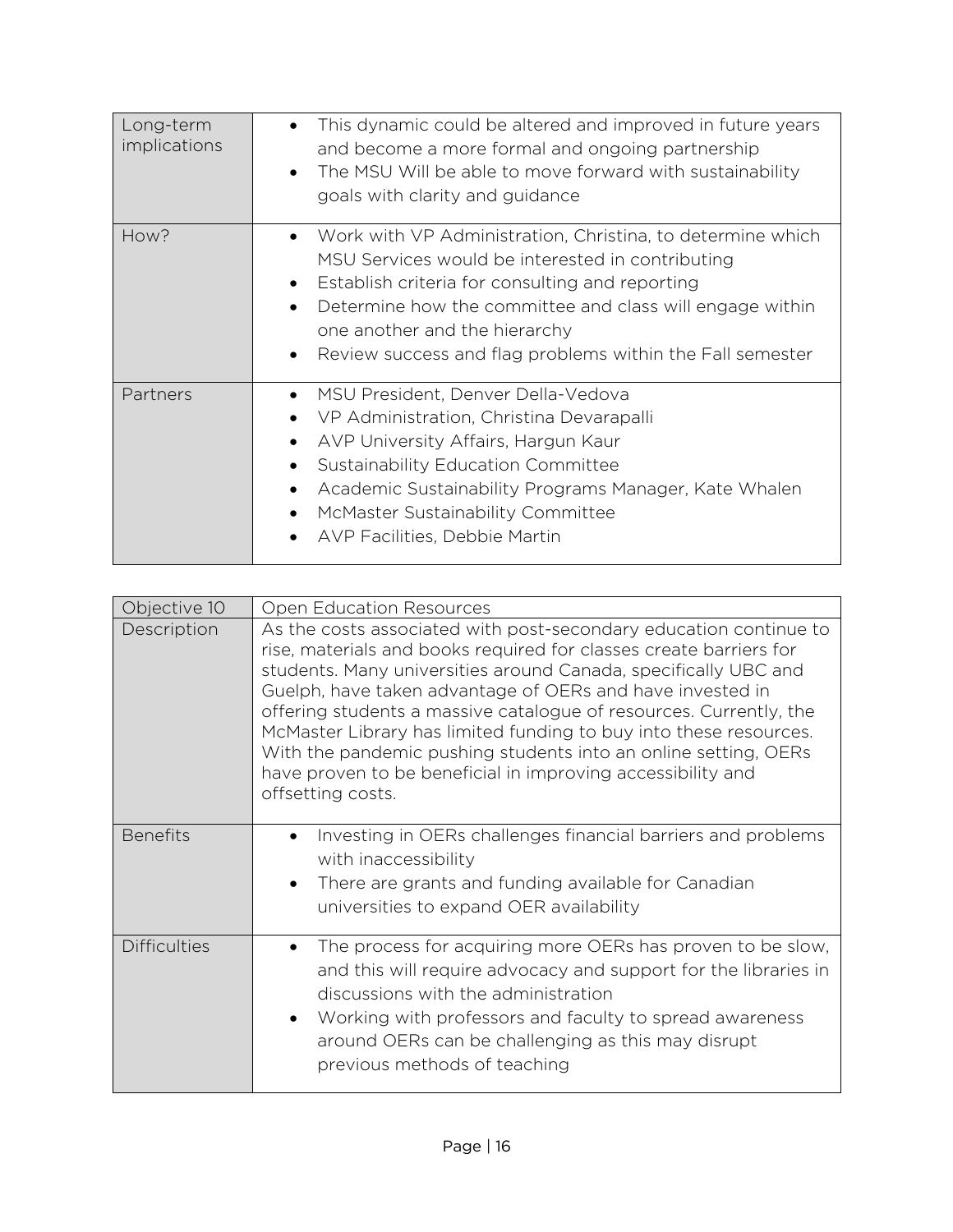| Long-term<br>implications | The acquisition of OERs is important in the years following<br>$\bullet$<br>the pandemic but will take ongoing effort to keep resources<br>up to date<br>Students will have more financial control over their degree<br>$\bullet$<br>and experience                                                                                                                                                                                 |
|---------------------------|-------------------------------------------------------------------------------------------------------------------------------------------------------------------------------------------------------------------------------------------------------------------------------------------------------------------------------------------------------------------------------------------------------------------------------------|
| How?                      | Work with the President and AVP University Affairs to<br>$\bullet$<br>clearly establish how OERs would benefit students<br>Collaborate with the McMaster Library to clarify goals and<br>$\bullet$<br>requests<br>Meet with university administration to request budget<br>$\bullet$<br>allocation to OERs<br>Discuss OERs strategy and growth with other universities<br>$\bullet$<br>and potentially incorporate into OUSA policy |
| Partners                  | MSU President, Denver Della-Vedova<br>$\bullet$<br>AVP University Affairs, Hargun Kaur<br>University Affairs Committee<br>$\bullet$<br>AVP Internal Governance, Simranjeet Singh<br>McMaster Library's Open Education and Scholarship<br>$\bullet$<br>Librarian, Olga Perkovic<br>MacPherson Institute<br><b>OUSA</b>                                                                                                               |

| Objective 11        | Solidify McMaster Mohawk Redeemer Student Advisory Group                                                                                                                                                                                                                                                                                                                                                                                                                                                                                                                       |
|---------------------|--------------------------------------------------------------------------------------------------------------------------------------------------------------------------------------------------------------------------------------------------------------------------------------------------------------------------------------------------------------------------------------------------------------------------------------------------------------------------------------------------------------------------------------------------------------------------------|
| Description         | Student voices are often ignored in Hamilton as McMaster,<br>Mohawk, and Redeemer students have unique experiences and<br>requests to city representatives. That being said, advocacy is most<br>effective when all parties involved are able to agree on certain<br>aspects and work together to achieve mutually beneficial results. In<br>the past, the MSU has worked with both the MSA and the RSS with<br>good results however this year I would like to formalize the<br>partnership to establish open communication between the groups<br>and guide future executives. |
| <b>Benefits</b>     | Strong connections with other student-focused groups who<br>have similar experiences and priorities<br>Amplifying MSU presence in Hamilton and within City Hall<br>Improving continuity and developing strong relations                                                                                                                                                                                                                                                                                                                                                        |
| <b>Difficulties</b> | The three schools each have varying student populations<br>and resources available to them which puts the MSU in a<br>position to provide more resources                                                                                                                                                                                                                                                                                                                                                                                                                       |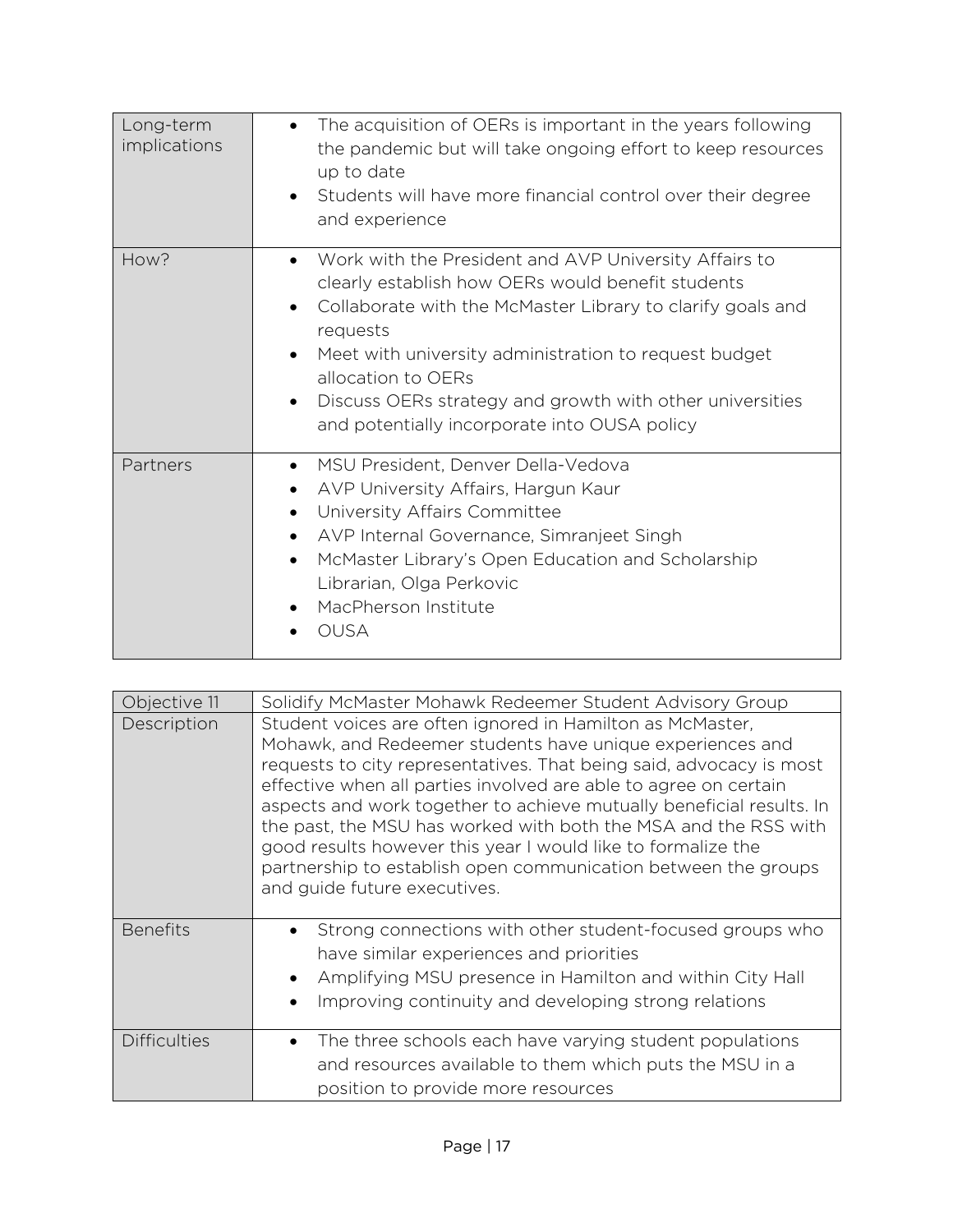|                           | Each school reports to their student body and there is no<br>$\bullet$<br>accountability within the group                                                                                                                                                                                                                                                            |
|---------------------------|----------------------------------------------------------------------------------------------------------------------------------------------------------------------------------------------------------------------------------------------------------------------------------------------------------------------------------------------------------------------|
| Long-term<br>implications | The ongoing relationship will need to be worked on each<br>$\bullet$<br>year to ensure a positive and long-lasting union<br>In the years to come, the group has the opportunity to<br>become more formalized and even have volunteers work<br>within it<br>There could also be connections during elections<br>$\bullet$<br>proceedings, at OUSA, and within the MSU |
| How?                      | Work with the AVP University Affairs and AVP Municipal<br>$\bullet$<br>Affairs to draft guidelines for the group<br>Schedule regular meetings to share information and<br>resources, provide support, and give feedback                                                                                                                                              |
| Partners                  | AVP University Affairs, Hargun Kaur<br>$\bullet$<br>AVP Municipal Affairs, Mymoon Bhuiyan<br>Municipal Affairs Committee<br>Mohawk Student Association<br>Redeemer Student Senate                                                                                                                                                                                    |

## Municipal Priorities

| Objective 12    | McMaster Property Rating Service                                                                                                                                                                                                                                                                                                                                                                                                                                                                                                                                                                                                                                                                                                                                                                                       |
|-----------------|------------------------------------------------------------------------------------------------------------------------------------------------------------------------------------------------------------------------------------------------------------------------------------------------------------------------------------------------------------------------------------------------------------------------------------------------------------------------------------------------------------------------------------------------------------------------------------------------------------------------------------------------------------------------------------------------------------------------------------------------------------------------------------------------------------------------|
| Description     | Previous to taking on the role of VP Education, I was able to<br>partake in the Municipal Affairs Committee. This position allowed<br>me to understand how the university views student housing and<br>where efforts are being made to support safe, accessible, and<br>affordable housing in the neighborhoods surrounding McMaster's<br>campus. Although this project has been on the go for over a year,<br>Housing and Conference Services have been in touch with the<br>President and I over the last two months to offer opportunities to<br>work together and develop a property rating system. I will continue<br>to work with HCS, the AVP Municipal Affairs, and the Municipal<br>Affairs Committee to offer student insights and advocate for<br>accountability within the Hamilton student rental market. |
| <b>Benefits</b> | Landlords will be incentivized to keep their properties up to<br>date and well maintained<br>Students will have the ability to share concerns about<br>$\bullet$<br>predatory practices                                                                                                                                                                                                                                                                                                                                                                                                                                                                                                                                                                                                                                |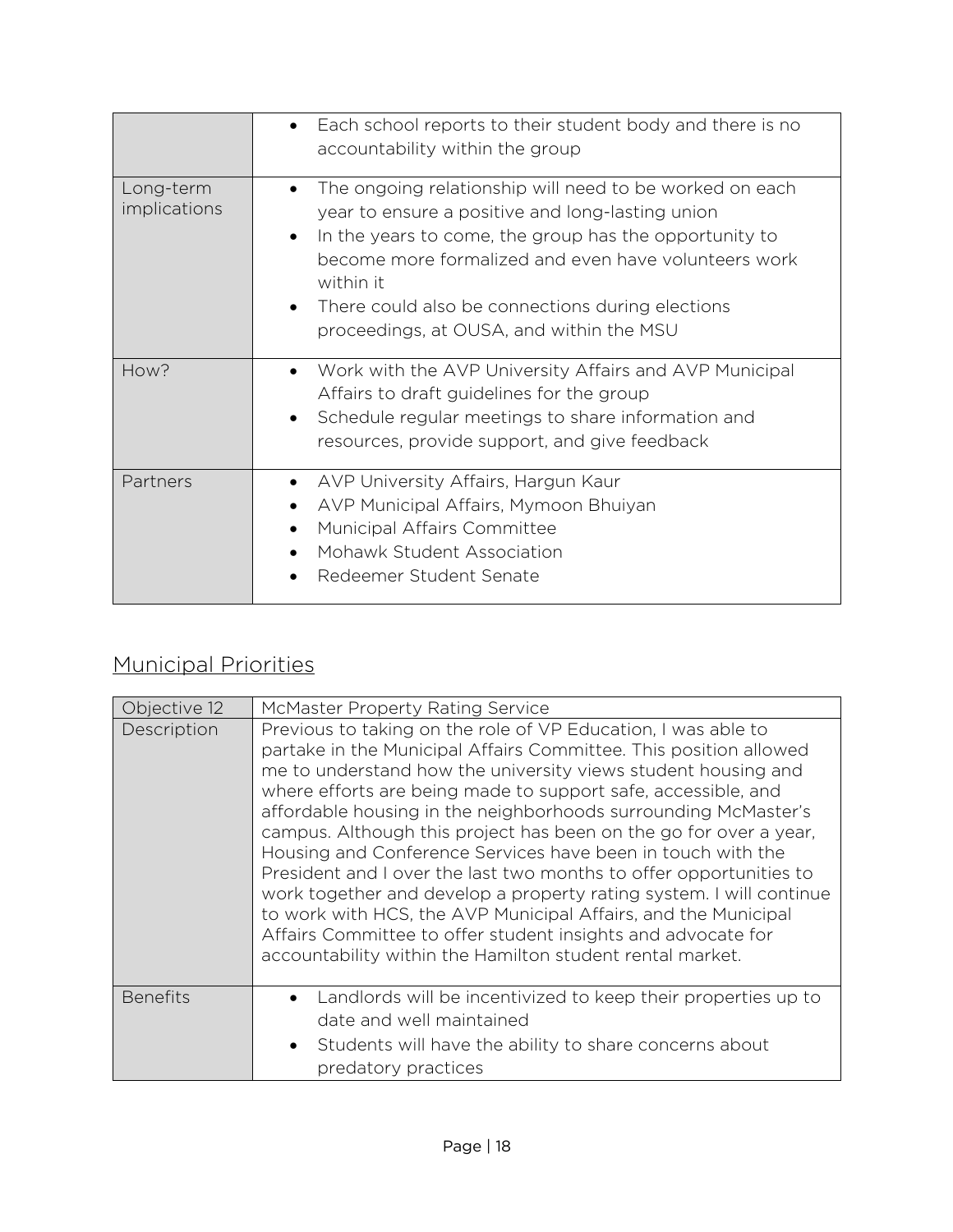|                           | This will set a precedent for McMaster to take an active<br>$\bullet$<br>stance in support students off campus                                                                                                                                               |
|---------------------------|--------------------------------------------------------------------------------------------------------------------------------------------------------------------------------------------------------------------------------------------------------------|
| <b>Difficulties</b>       | There are legal restrictions to how HCS is able to present the<br>$\bullet$<br>service<br>Performance indicators and whether students actually utilize<br>the platform will impact its longevity                                                             |
| Long-term<br>implications | If students actually take time to review properties where<br>$\bullet$<br>they have lived<br>There will still be landlords and properties that refuse to<br>$\bullet$<br>improve                                                                             |
| How?                      | Share information collected from the Municipal Affairs<br>$\bullet$<br>Committee with HCS<br>Test out the platform and provide feedback<br>Promote student use through social media and garner<br>$\bullet$<br>feedback from those who have used the service |
| Partners                  | MSU President, Denver Della-Vedova<br>AVP Municipal Affairs, Mymoon Bhuiyan<br>Municipal Affairs Committee<br>Housing and Conference Services, Holly Gibson<br>$\bullet$                                                                                     |

| Objective 13        | City of Hamilton Property Licensing Pilot                                                                                                                                                                                                                                                                                                                                                                                                                                                                                                                                                                  |
|---------------------|------------------------------------------------------------------------------------------------------------------------------------------------------------------------------------------------------------------------------------------------------------------------------------------------------------------------------------------------------------------------------------------------------------------------------------------------------------------------------------------------------------------------------------------------------------------------------------------------------------|
| Description         | Similar to the objective prior, the City of Hamilton has been<br>working to implement a licensing pilot for over a decade. Currently<br>the pilot has only been introduced in Wards 1 and 8 in an effort to<br>address concerns within the student rental market. There have<br>been issues raised by landlords about cost burdens however the<br>MSU has long supported property licensing, regular inspections,<br>and more stringent requirements. Over the summer, the MSU will<br>be putting forward a call for delegations to be presented to the<br>city in August in favour of property licensing. |
| <b>Benefits</b>     | Properties surrounding campus will be forced to adhere to<br>safety guidelines enforced by the city<br>Students will be able to bring up concerns both to the<br>$\bullet$<br>Landlord Tenant Board and also Hamilton<br>More accurate records will be kept on properties failing to<br>meet safety standards                                                                                                                                                                                                                                                                                              |
| <b>Difficulties</b> | Landlords are pushing back and do not support the pilot or<br>permanent implementation                                                                                                                                                                                                                                                                                                                                                                                                                                                                                                                     |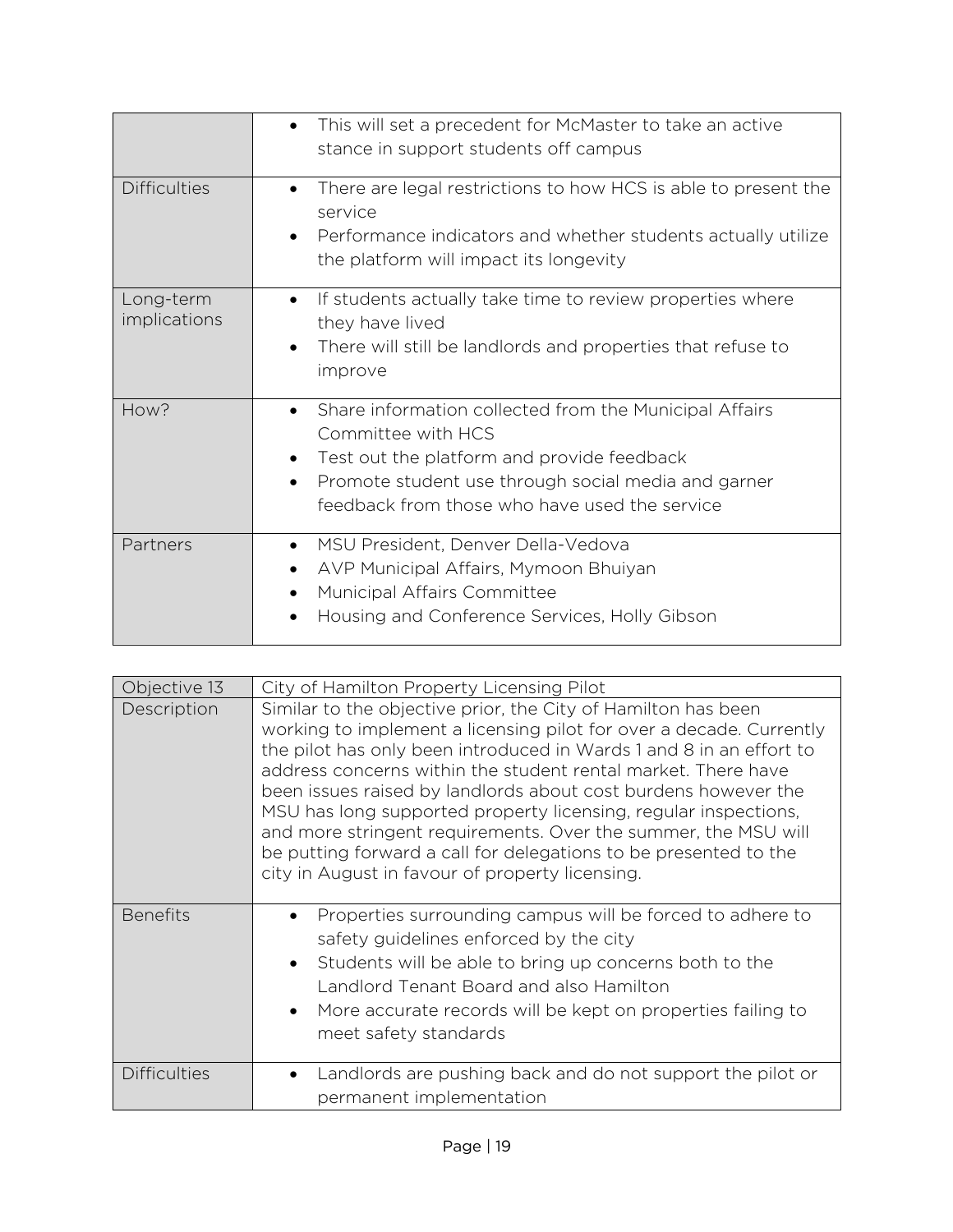|                           | The university does not have clear involvement with this<br>$\bullet$<br>which leaves a gap in the MSU's ability to be actively<br>consulted                                                                                                                                                                            |
|---------------------------|-------------------------------------------------------------------------------------------------------------------------------------------------------------------------------------------------------------------------------------------------------------------------------------------------------------------------|
| Long-term<br>implications | There is a cost of around \$200 every three years that may<br>$\bullet$<br>be overset onto students<br>Ideally, students will feel more empowered to know their<br>$\bullet$<br>rights within rental agreements and have adequate support<br>from the city to challenge abusive landlords                               |
| How?                      | Work with ACORN Hamilton, Mohawk Student Association,<br>$\bullet$<br>the AVP Municipal Affairs, and the MSU's Communications<br>team to put forward a call for student voices<br>Facilitate a workshop<br>Prepare materials and feedback from surveys done in<br>previous years to highlight to the Planning Committee |
| Partners                  | MSU President, Denver Della-Vedova<br>$\bullet$<br>AVP Municipal Affairs, Mymoon Bhuiyan<br>Municipal Affairs Committee<br><b>MSU Communications Team</b><br><b>ACORN Hamilton</b><br>Mohawk Student Association                                                                                                        |

| Objective 14    | <b>Tenant Rights Awareness</b>                                                                                                                                                                                                                                                                                                                                                                                                                                                                                                                                                                                                                                                                                                                                                                                                                                                               |
|-----------------|----------------------------------------------------------------------------------------------------------------------------------------------------------------------------------------------------------------------------------------------------------------------------------------------------------------------------------------------------------------------------------------------------------------------------------------------------------------------------------------------------------------------------------------------------------------------------------------------------------------------------------------------------------------------------------------------------------------------------------------------------------------------------------------------------------------------------------------------------------------------------------------------|
| Description     | Since the impacts of the pandemic came into effect during the<br>Winter semester of 2020, many students decided not to sign or<br>renew leases for the upcoming year. In past years, the MSU and<br>McMaster have held workshops and information sessions on<br>Hamilton's tenant laws and landlord responsibilities. Although<br>students are not attending classes fully in person this fall, there is<br>still a need to support students and provide resources considering<br>the number of undergraduates who have not lived on campus or in<br>the neighborhoods surrounding. In order to respond quickly, I will<br>be planning one workshop in August to provide essential resources<br>and an understanding of the Landlord Tenant Board. In the spring, I<br>will be planning events surrounding house hunting, the Ontario<br>lease format, finding roommates, and other options. |
| <b>Benefits</b> | Providing resources and supports for students will<br>contribute to overall safety<br>Students will be able to avoid properties and tenants that<br>$\bullet$<br>violate bylaws and threaten student safety                                                                                                                                                                                                                                                                                                                                                                                                                                                                                                                                                                                                                                                                                  |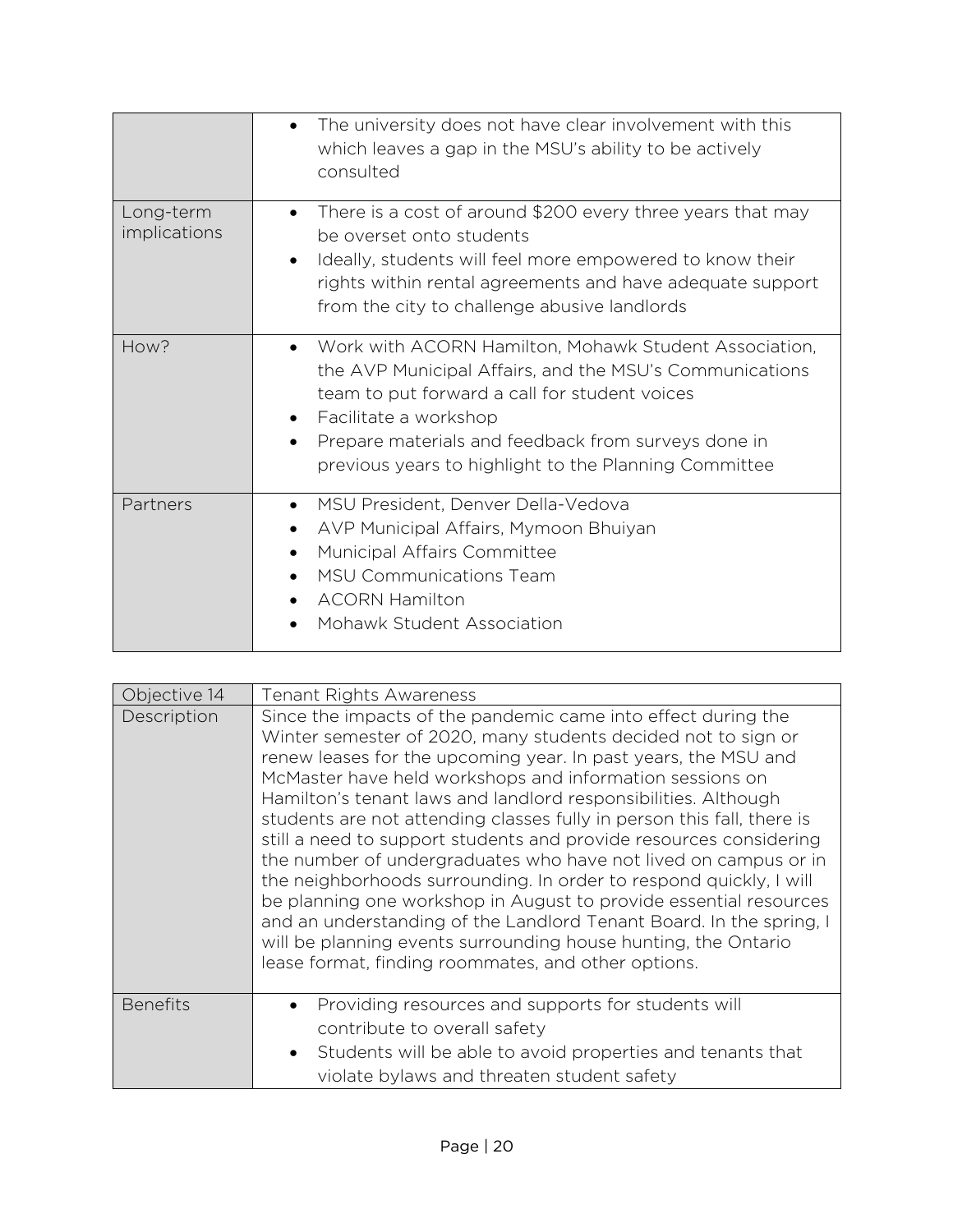|                           | Student tenants will be more equipped to take legal action<br>$\bullet$<br>through the most accurate and efficient channels                                                                                                                                                         |
|---------------------------|-------------------------------------------------------------------------------------------------------------------------------------------------------------------------------------------------------------------------------------------------------------------------------------|
| <b>Difficulties</b>       | The MSU does not currently collect data on where students<br>$\bullet$<br>live which makes it difficult to anticipate student housing<br>needs<br>The university does not have a clear line of support for<br>$\bullet$<br>students living off campus and experiencing difficulties |
| Long-term<br>implications | Turn out at the August event will indicate what is needed at<br>$\bullet$<br>the workshop in the winter semester<br>This will contribute to advocacy for student housing and<br>$\bullet$<br>commuter data                                                                          |
| How?                      | Work with the Hamilton Community Legal Clinic to host a<br>$\bullet$<br>workshop in August<br>Incorporate housing and rental bylaws into Municipal<br>$\bullet$<br>Awareness Week<br>Plan events with                                                                               |
| Partners                  | MSU President, Denver Della-Vedova<br>$\bullet$<br>AVP Municipal Affairs, Mymoon Bhuiyan<br>$\bullet$<br>Municipal Affairs Committee<br><b>SRA Members</b><br><b>ACORN Hamilton</b><br>Hamilton Community Legal Clinic                                                              |

| Objective 15 | City of Hamilton Ward 8 Zoning Review                                                                                                                                                                                                                                                                                                                                                                                                                                                                                                                                                                                                                                                                                                                                                                                                                                                                                                                                                                                                             |
|--------------|---------------------------------------------------------------------------------------------------------------------------------------------------------------------------------------------------------------------------------------------------------------------------------------------------------------------------------------------------------------------------------------------------------------------------------------------------------------------------------------------------------------------------------------------------------------------------------------------------------------------------------------------------------------------------------------------------------------------------------------------------------------------------------------------------------------------------------------------------------------------------------------------------------------------------------------------------------------------------------------------------------------------------------------------------|
| Description  | In cities home to colleges and universities, housing is very diverse<br>with some students living in apartments and others living in homes<br>with numerous bedrooms. In Hamilton, many students living in the<br>areas surrounding campus reside in single dwelling houses with at<br>least six bedrooms. There have been instances in the past where<br>student safety has been compromised due to lack of fire<br>prevention and inspections within these dwellings. City bylaws<br>define lodgings as more than six separate bedrooms with distinct<br>occupants that share communal spaces however this zoning<br>designation requires additional safety precautions and inspections.<br>Over the year, I will be working with the incoming Policy and<br>Research Assistants, the AVP Municipal Affairs, and the Municipal<br>Affairs Committee to prepare a proposal for both the university<br>and the City of Hamilton. This effort to invest in the student living<br>situation must be a priority for the MSU, McMaster, and the city. |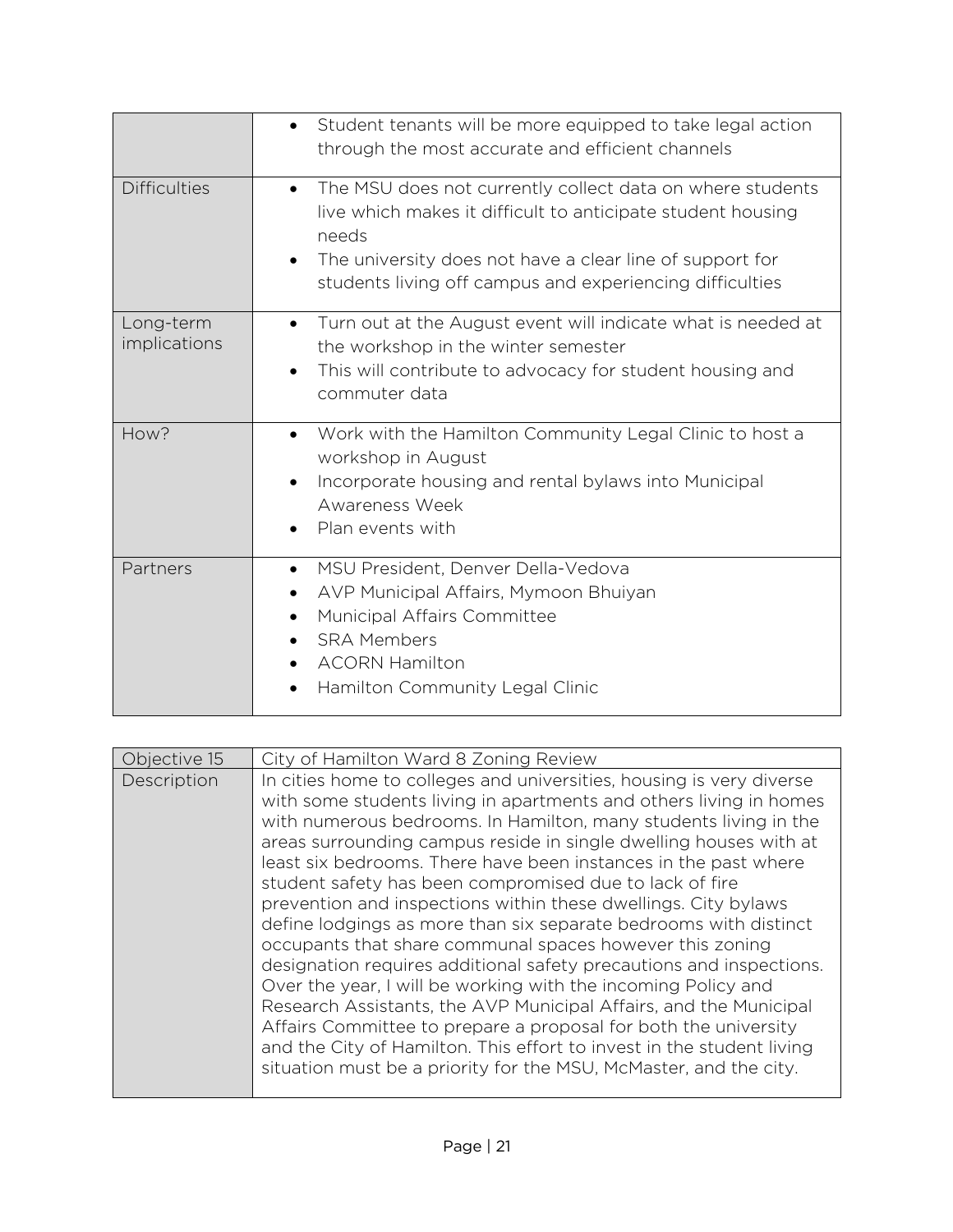| <b>Benefits</b>           | Increased safety inspections<br>$\bullet$<br>United front between the MSU, the university, and the city<br>$\bullet$<br>Increasing accountability and repercussions for negligent<br>$\bullet$<br>landlords<br>Contributes to student living and commuter data collection                                                                                                                                        |
|---------------------------|------------------------------------------------------------------------------------------------------------------------------------------------------------------------------------------------------------------------------------------------------------------------------------------------------------------------------------------------------------------------------------------------------------------|
| <b>Difficulties</b>       | This will be a slow process and will take a lot on consulting<br>$\bullet$<br>with the university administration and the city<br>Future VP Educations will need to continue working on this<br>$\bullet$<br>to see full implementation                                                                                                                                                                           |
| Long-term<br>implications | Zoning is complicated and the city will need to be convinced<br>$\bullet$<br>that this effort is well founded and beneficial<br>I'm trying to challenge the ongoing perspective that<br>$\bullet$<br>students are less important citizens at the municipal level                                                                                                                                                 |
| How?                      | Conduct research on other cities that have expanded<br>$\bullet$<br>lodging designations<br>Reach out to universities and colleges within these cities and<br>ask about their involvement<br>Bring research to Policy and Research Assistant, AVP<br>$\bullet$<br>Municipal Affairs, and Municipal Affairs Committee<br>Conduct consultations with university administration<br>Open conversations with the city |
| Partners                  | AVP Municipal Affairs, Mymoon Bhuiyan<br>$\bullet$<br>Municipal Affairs Committee<br>Dean of Students, Sean Van Koughnett<br>City of Hamilton                                                                                                                                                                                                                                                                    |

| Objective 16 | Student Housing and Commuter Data                                                                                                                                                                                                                                                                                                                                                                                                                                                                                                                                                                                                                                                                                                                                               |
|--------------|---------------------------------------------------------------------------------------------------------------------------------------------------------------------------------------------------------------------------------------------------------------------------------------------------------------------------------------------------------------------------------------------------------------------------------------------------------------------------------------------------------------------------------------------------------------------------------------------------------------------------------------------------------------------------------------------------------------------------------------------------------------------------------|
| Description  | During my year on the Municipal Affairs Committee, I realized how<br>difficult it was to speak with university administration and city<br>representatives without being able to refer to specific data. Many<br>MSU advocacy priorities are forced to make generalizations based<br>on survey results that reach a very limited number of students. By<br>creating a strategy and consulting with university stakeholders<br>about collecting data pertaining to student housing, transit use,<br>and commuting trends, the MSU can better represent students<br>within our conversations with external parties. This objective will<br>require multiple perspectives in order to abide by FIPPA standards<br>and also respect the university's policies on data collection and |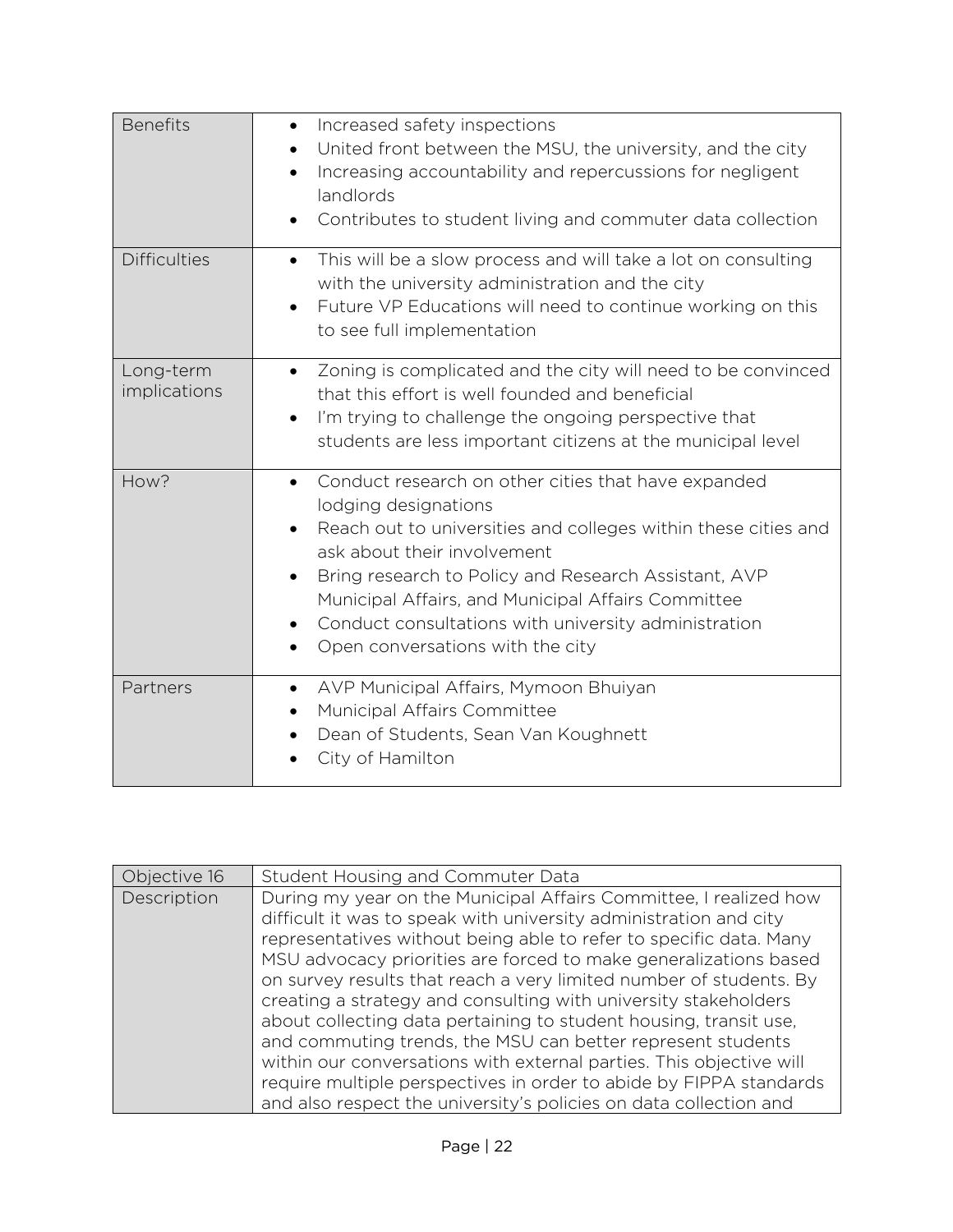|                           | storage. Additionally, guidelines surrounding the collection, use,<br>and storage of student data will need to be established within the<br>MSU. Although this goal is complicated and will take time to<br>develop, data holds significant power and can drive advocacy<br>goals forward.                                                                                                                                            |
|---------------------------|---------------------------------------------------------------------------------------------------------------------------------------------------------------------------------------------------------------------------------------------------------------------------------------------------------------------------------------------------------------------------------------------------------------------------------------|
| <b>Benefits</b>           | The MSU can make clear, data driven recommendations to<br>$\bullet$<br>both the university and the city<br>Better understanding of housing trends like price,<br>neighborhood density, and safety compliance<br>More knowledge on student commuter patterns, transit<br>systems and routes that are heavily used, and transportation<br>inaccessibility<br>Supports rezoning objective and future plans for purpose-<br>built housing |
| <b>Difficulties</b>       | This will take coordinated efforts from the MSU, the city, and<br>$\bullet$<br>the university<br>The process may be slow going and require a lot of<br>$\bullet$<br>consultations<br>There is potential for future VP Educations to scrap this plan<br>٠                                                                                                                                                                              |
| Long-term<br>implications | The MSU will be able to refer to annual statistics and data<br>$\bullet$<br>when requesting the allocation of funds to transit and<br>housing initiatives<br>Developing a whole new understanding of students needs<br>$\bullet$<br>off campus                                                                                                                                                                                        |
| How?                      | Begin by developing a plan with AVP Municipal Affairs and<br>$\bullet$<br>the Municipal Affairs Committee                                                                                                                                                                                                                                                                                                                             |
| Partners                  | AVP Municipal Affairs, Mymoon Bhuiyan<br>Municipal Affairs Committee<br>Dean of Students, Sean Van Koughnett<br>City of Hamilton                                                                                                                                                                                                                                                                                                      |

| Objective 17 | Hamilton Transit and the LRT                                          |
|--------------|-----------------------------------------------------------------------|
| Description  | Earlier this year, the MSU advocated for Hamilton city councillors to |
|              | vote in favour of the provincial and federal funding opportunity to   |
|              | re-commit to the LRT. The LRT would connect McMaster to the           |
|              | downtown core and all the way to the east end which would             |
|              | benefit students and allow them to live and work farther from         |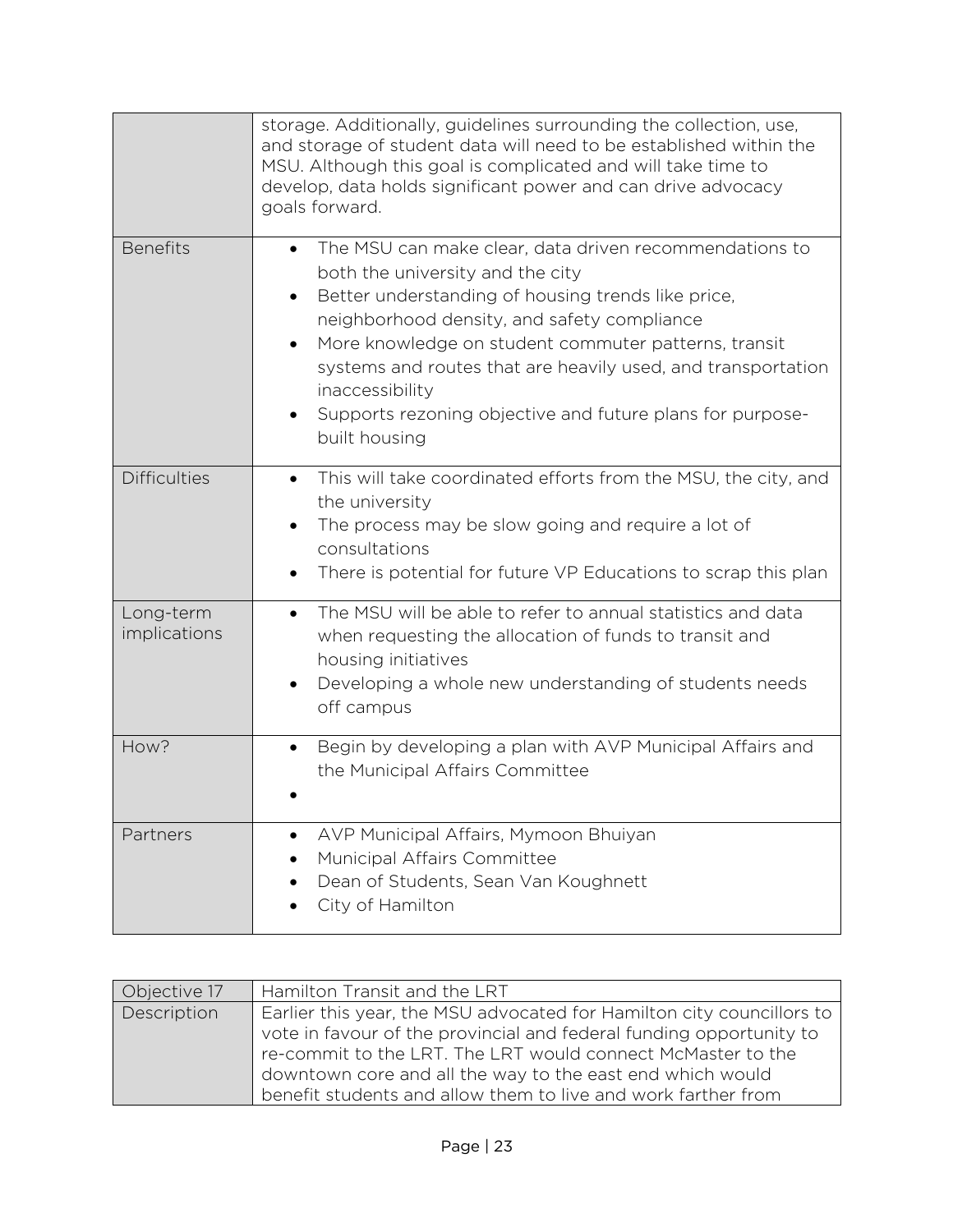|                           | campus. The MSU is committed to continued support for the<br>construction of the LRT.                                                                                                                                                                              |
|---------------------------|--------------------------------------------------------------------------------------------------------------------------------------------------------------------------------------------------------------------------------------------------------------------|
| <b>Benefits</b>           | Efficient and sustainable transit across Hamilton<br>Allows students more living and working opportunities                                                                                                                                                         |
| <b>Difficulties</b>       | Ward 1 Councilor, Maureen Wilson, is already in favor of the<br>LRT and other councilors don't necessarily take student<br>needs into account<br>The MSU will need to evaluate the change in the HSR pass<br>$\bullet$<br>cost following the completion of the LRT |
| Long-term<br>implications | The construction will take years and there are a lot of<br>$\bullet$<br>obstacles that could pop up in the meantime                                                                                                                                                |
| How?                      | Monitor updates on construction<br>$\bullet$<br>Communicate support for Maureen Wilson                                                                                                                                                                             |
| Partners                  | AVP Municipal Affairs, Mymoon Bhuiyan<br>$\bullet$<br>Municipal Affairs Committee<br>City of Hamilton<br>Mohawk Student Association                                                                                                                                |

## Provincial and Federal Priorities

| Objective 18        | Provincial Lobby Week (OUSA)                                                                                                                                                                                                                                                                                                                                                                                                                                                                                      |
|---------------------|-------------------------------------------------------------------------------------------------------------------------------------------------------------------------------------------------------------------------------------------------------------------------------------------------------------------------------------------------------------------------------------------------------------------------------------------------------------------------------------------------------------------|
| Description         | This fall, the MSU will be attending OUSA's Lobby Week to<br>advocate for the next set of priorities for next years policies. It's<br>important for the President and I to establish the direction of the<br>MSU's future advocacy and preparing for this week by consulting<br>with each Education Department committee. This is a great<br>opportunity for myself and the rest of the Education team to<br>gather student feedback and formulate a plan for ongoing student<br>support at the provincial level. |
| <b>Benefits</b>     | Opportunity to consult with students<br>Reflect on the months leading up to the week and use that<br>$\bullet$<br>knowledge to set up the MSU to be in strong position to<br>advocate at the provincial level                                                                                                                                                                                                                                                                                                     |
| <b>Difficulties</b> | Coordinating enough feedback prior to the week will require<br>$\bullet$<br>a lot of commitment and planning                                                                                                                                                                                                                                                                                                                                                                                                      |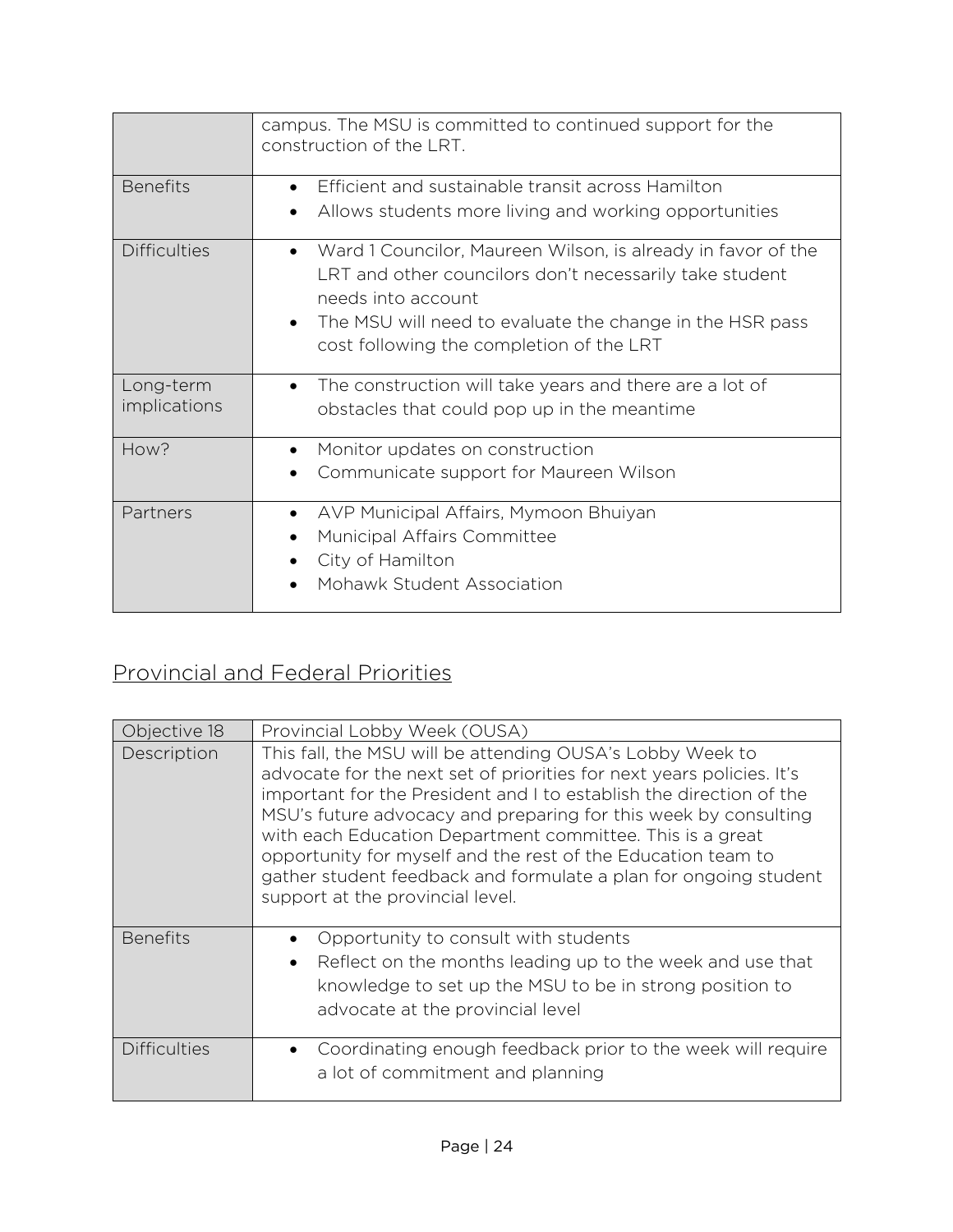| Long-term<br>implications | This will only impact the year following my term but there is<br>$\bullet$<br>still the opportunity to reflect on lessons learned this year to<br>have a big impact of future advocacy efforts |
|---------------------------|------------------------------------------------------------------------------------------------------------------------------------------------------------------------------------------------|
| How?                      | Plan to attend Education Department committee meetings<br>$\bullet$<br>and garner thoughts and concerns<br>Bring the knowledge from the committees to the lobby<br>$\bullet$<br>week           |
| Partners                  | MSU President, Denver Della-Vedova<br>AVP Provincial and Federal Affairs, Sneha Wadhwani<br><b>Provincial and Federal Affairs Committee</b><br><b>OUSA Steering Committee</b>                  |

| Objective 19              | OUSA System Vision and Accountability Policy Paper                                                                                                                                                                                                                                                                                                                                                                                                                                                                           |
|---------------------------|------------------------------------------------------------------------------------------------------------------------------------------------------------------------------------------------------------------------------------------------------------------------------------------------------------------------------------------------------------------------------------------------------------------------------------------------------------------------------------------------------------------------------|
| Description               | This year the MSU will be authoring two OUSA policies, one of<br>which will be focusing on System Vision and Accountability. The<br>purpose of this paper is to take a closer look into the post-<br>secondary education system and the development of the industry<br>within Ontario. Aspects like funding, expansion, and accessibility<br>come into play within this paper and I will be working with the AVP<br>Provincial and Federal Affairs to facilitate consultations, think tanks,<br>and policy writing sessions. |
| <b>Benefits</b>           | Amplify McMaster voices                                                                                                                                                                                                                                                                                                                                                                                                                                                                                                      |
|                           | Conduct meaningful research and present it in a productive<br>method                                                                                                                                                                                                                                                                                                                                                                                                                                                         |
| <b>Difficulties</b>       | Student feedback has been challenging during the pandemic<br>$\bullet$                                                                                                                                                                                                                                                                                                                                                                                                                                                       |
|                           | so gathering information may be challenging                                                                                                                                                                                                                                                                                                                                                                                                                                                                                  |
|                           | Balancing internal commitments with promises made to<br>$\bullet$<br>OUSA partners within this project may be time consuming                                                                                                                                                                                                                                                                                                                                                                                                 |
| Long-term<br>implications | Setting a foundation for how the MSU sees PSE expansion<br>within Ontario                                                                                                                                                                                                                                                                                                                                                                                                                                                    |
|                           | Making recommendations with knowledge of the struggles<br>$\bullet$                                                                                                                                                                                                                                                                                                                                                                                                                                                          |
|                           | associated with COVID-19                                                                                                                                                                                                                                                                                                                                                                                                                                                                                                     |
| How?                      | Establish a clear plan with the OUSA Steering Committee                                                                                                                                                                                                                                                                                                                                                                                                                                                                      |
|                           | Conduct consultations for all three OUSA fall policies<br>Analyze results and format effectively                                                                                                                                                                                                                                                                                                                                                                                                                             |
|                           | Pass the paper at the General Assembly                                                                                                                                                                                                                                                                                                                                                                                                                                                                                       |
|                           |                                                                                                                                                                                                                                                                                                                                                                                                                                                                                                                              |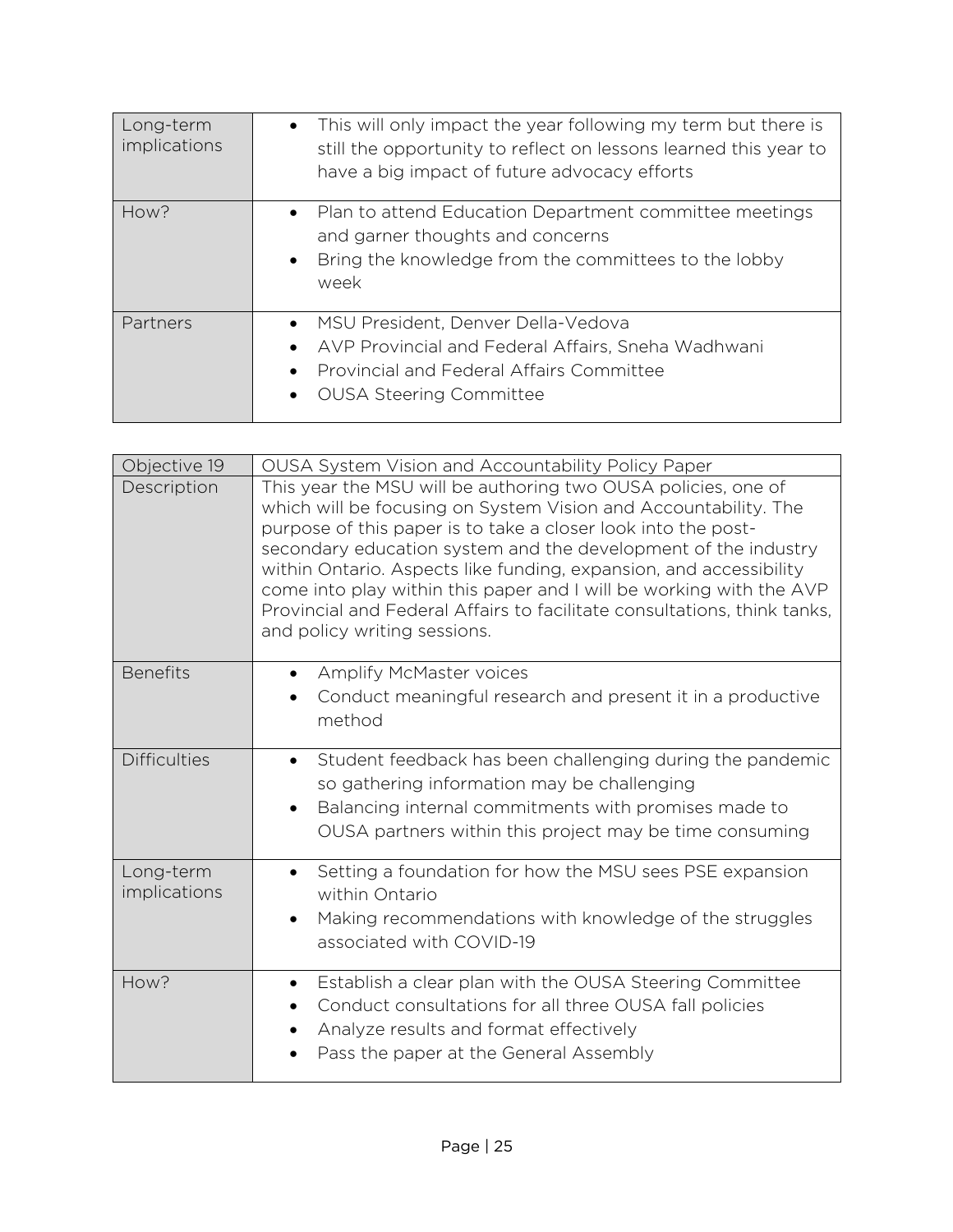| Partners | • AVP Provincial and Federal Affairs, Sneha Wadhwani<br>• Provincial and Federal Affairs Committee<br>• OUSA Steering Committee |
|----------|---------------------------------------------------------------------------------------------------------------------------------|
|          |                                                                                                                                 |

| Objective 20              | <b>OUSA Fall General Assembly</b>                                                                                                                                                                                                                                                                                                                                                                    |
|---------------------------|------------------------------------------------------------------------------------------------------------------------------------------------------------------------------------------------------------------------------------------------------------------------------------------------------------------------------------------------------------------------------------------------------|
| Description               | The OUSA Fall General Assembly is included within the policy cycle<br>as the three papers being authored leading up to the event will be<br>ratified. The MSU is able to bring eight delegates which will include<br>myself, the President, and the AVP Provincial and Federal Affairs.<br>This leaves five positions open to MSU members who wish to<br>attend MSU training and then attend the GA. |
| <b>Benefits</b>           | MSU undergraduates are able to become part of provincial<br>$\bullet$<br>lobbying<br>There is more room at the table to include diverse voices<br>$\bullet$<br>and choose delegates that accurately represent McMaster<br>students                                                                                                                                                                   |
| <b>Difficulties</b>       | Organizing eight people can prove challenging<br>$\bullet$<br>There is an emphasis on all people feeling prepared and<br>understanding the three papers                                                                                                                                                                                                                                              |
| Long-term<br>implications | This continues to solidify our relationship with OUSA and<br>$\bullet$<br>demonstrates our commitment to provincial lobbying efforts                                                                                                                                                                                                                                                                 |
| How?                      | In August, the AVP Provincial and Federal Affairs and I will<br>$\bullet$<br>begin working with the MSU Communications team to put<br>together a call for GA delegates<br>The two of us will screen and interview candidates<br>The hired people will attend delegation training and read the<br>$\bullet$<br>policy papers prior to attending GA                                                    |
| Partners                  | MSU President, Denver Della-Vedova<br>AVP Provincial and Federal Affairs, Sneha Wadhwani<br>Provincial and Federal Affairs Committee                                                                                                                                                                                                                                                                 |

| Objective 21 | OUSA Tech Enabled Learning Policy Paper                                                                                                                                                                                                                                                                                                                                                                                  |
|--------------|--------------------------------------------------------------------------------------------------------------------------------------------------------------------------------------------------------------------------------------------------------------------------------------------------------------------------------------------------------------------------------------------------------------------------|
| Description  | In previous years, OUSA has focused this paper on expanding<br>digital learning however following an entire year of e-learning, the<br>paper will have many new facets. The MSU will be authoring this<br>paper and introducing aspects like alternative testing methods,<br>proctoring, and barriers to education within this model. Similar to<br>the fall policy paper, I will be working with the AVP Provincial and |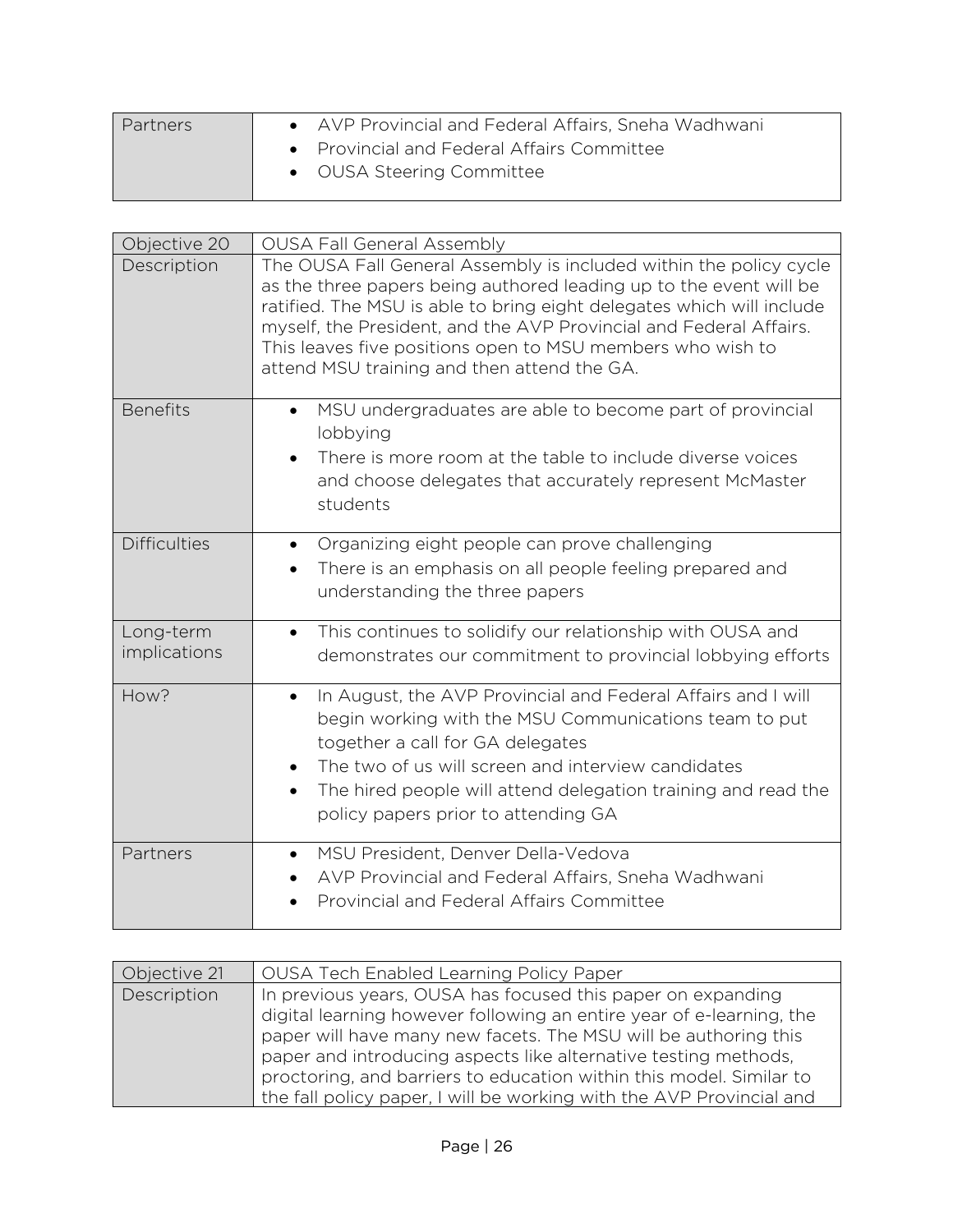|                           | Federal Affairs to coordinate consultations, write and modify<br>drafts, and eventually present this paper for the spring General<br>Assembly.                                                                                                        |
|---------------------------|-------------------------------------------------------------------------------------------------------------------------------------------------------------------------------------------------------------------------------------------------------|
| <b>Benefits</b>           | Amplify McMaster voices<br>$\bullet$<br>Conduct meaningful research and present it in a productive<br>method                                                                                                                                          |
| <b>Difficulties</b>       | Student feedback has been challenging during the pandemic<br>$\bullet$<br>so gathering information may be challenging<br>Balancing internal commitments with promises made to<br>$\bullet$<br>OUSA partners within this project may be time consuming |
| Long-term<br>implications | Setting a foundation for how the MSU sees the future of<br>$\bullet$<br>technology enabled learning<br>Making recommendations with knowledge of the struggles<br>$\bullet$<br>associated with COVID-19                                                |
| How?                      | Establish a clear plan with the OUSA Steering Committee<br>Conduct consultations for all three OUSA fall policies<br>Analyze results and format effectively<br>Pass the paper at the General Assembly                                                 |
| Partners                  | AVP Provincial and Federal Affairs, Sneha Wadhwani<br>$\bullet$<br>Provincial and Federal Affairs Committee<br><b>OUSA Steering Committee</b>                                                                                                         |

| Objective 22        | <b>OUSA Spring General Assembly</b>                                                                                                                                                                                                                                                                                                                                                                    |
|---------------------|--------------------------------------------------------------------------------------------------------------------------------------------------------------------------------------------------------------------------------------------------------------------------------------------------------------------------------------------------------------------------------------------------------|
| Description         | The OUSA Spring General Assembly is included within the policy<br>cycle as the three papers being authored leading up to the event<br>will be ratified. The MSU is able to bring eight delegates which will<br>include myself, the President, and the AVP Provincial and Federal<br>Affairs. This leaves five positions open to MSU members who wish<br>to attend MSU training and then attend the GA. |
| <b>Benefits</b>     | MSU undergraduates are able to become part of provincial<br>lobbying<br>• There is more room at the table to include diverse voices<br>and choose delegates that accurately represent McMaster<br>students                                                                                                                                                                                             |
| <b>Difficulties</b> | Organizing eight people can prove challenging                                                                                                                                                                                                                                                                                                                                                          |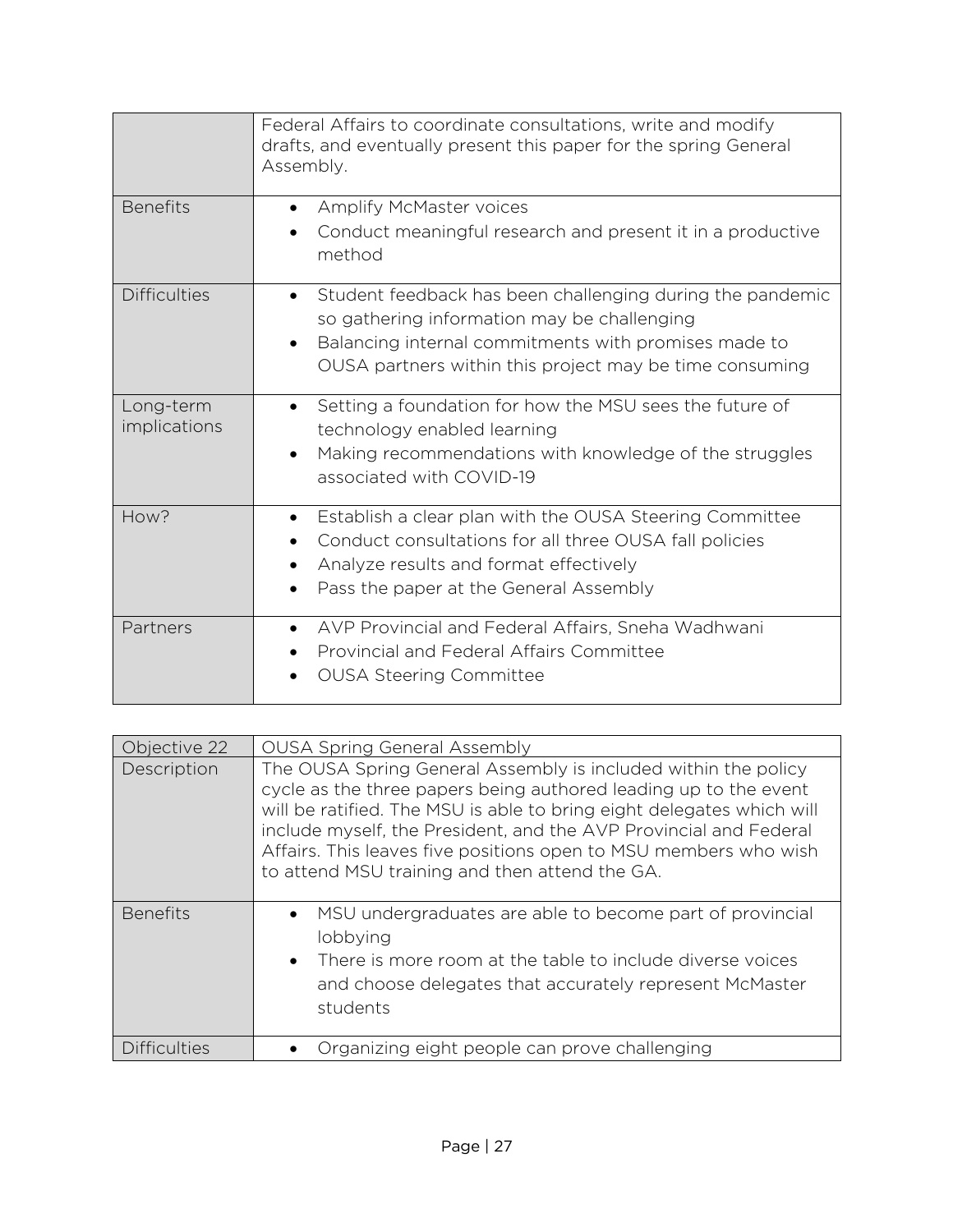|                           | There is an emphasis on all people feeling prepared and<br>$\bullet$<br>understanding the three papers                                                                                                                                                                                                                                 |
|---------------------------|----------------------------------------------------------------------------------------------------------------------------------------------------------------------------------------------------------------------------------------------------------------------------------------------------------------------------------------|
| Long-term<br>implications | This continues to solidify our relationship with OUSA and<br>$\bullet$<br>demonstrates our commitment to provincial lobbying efforts                                                                                                                                                                                                   |
| How?                      | In December, the AVP Provincial and Federal Affairs and I<br>$\bullet$<br>will begin working with the MSU Communications team to<br>put together a call for GA delegates<br>The two of us will screen and interview candidates<br>The hired people will attend delegation training and read the<br>policy papers prior to attending GA |
| Partners                  | MSU President, Denver Della-Vedova<br>AVP Provincial and Federal Affairs, Sneha Wadhwani<br>$\bullet$<br>Provincial and Federal Affairs Committee                                                                                                                                                                                      |

| Objective 23    | Provincial Election Awareness and Polling Station                                                                                                                                                                                                                                                                                                                                                                                                                                                                                                                                                                                                                                                                                                                                                                 |
|-----------------|-------------------------------------------------------------------------------------------------------------------------------------------------------------------------------------------------------------------------------------------------------------------------------------------------------------------------------------------------------------------------------------------------------------------------------------------------------------------------------------------------------------------------------------------------------------------------------------------------------------------------------------------------------------------------------------------------------------------------------------------------------------------------------------------------------------------|
| Description     | In June of 2022 there will be a provincial election. The MSU has<br>played a critical role in facilitating the ability for students to vote at<br>a polling station on campus. This contributes significantly to<br>accessibility but also the MSU's ability to share resources and host<br>conversations with candidates from all parties. As I will be<br>transitioning out of my role in April, my successor will be relying on<br>myself and the AVP Provincial and Federal Affairs to organize<br>events leading up to the election. In an effort to contribute to the<br>successful onboarding of new team members and improve<br>continuity within the organization, I will be working with McMaster's<br>Public Affairs team to establish a polling station on campus and<br>facilitate events on campus. |
| <b>Benefits</b> | Students will be able to vote on campus and avoid travelling<br>to other ridings<br>This goal also contributes to my plan for presenting a unified<br>$\bullet$<br>"Team McMaster" approach<br>Providing a polling station on campus allows us to make<br>voting easier and more accessible to student requesting<br>accommodations<br>By organizing and hosting political candidates on campus,<br>$\bullet$<br>we are able to ask questions that pertain specifically to<br>students                                                                                                                                                                                                                                                                                                                            |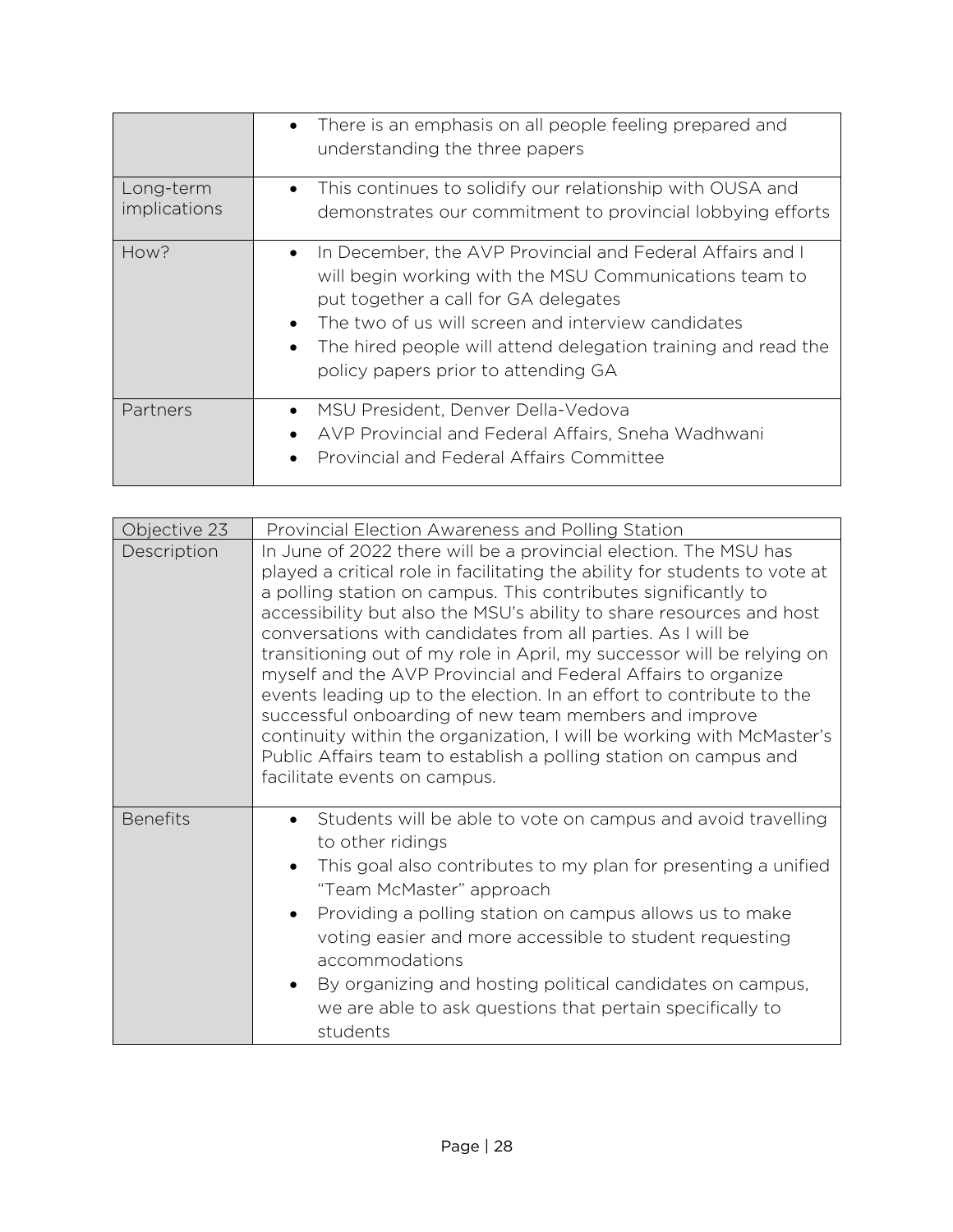|                           | There is also an opportunity to provide unbiased and<br>$\bullet$<br>educational resources to students and assist them to vote in<br>their own best interest                                                                                                                                                                                                                                                                 |
|---------------------------|------------------------------------------------------------------------------------------------------------------------------------------------------------------------------------------------------------------------------------------------------------------------------------------------------------------------------------------------------------------------------------------------------------------------------|
| <b>Difficulties</b>       | The overlap between myself and the new VP Education and<br>$\bullet$<br>AVP Provincial and Federal Affairs will need to be<br>considered<br>With COVID-19 still impacting campus, it is impossible to<br>confirm whether we will be able to hold events on campus<br>Political events can become tense and heated and this needs<br>$\bullet$<br>to be considered when inviting people with polarizing<br>opinions to campus |
| Long-term<br>implications | The provincial government holds a lot of influence within the<br>PSE industry, and it can be challenging to remain impartial                                                                                                                                                                                                                                                                                                 |
| How?                      | I will be reaching out to Joe Finkle and Alex Lawson from<br>$\bullet$<br>McMaster's Public Affairs team to organize visits from<br>candidates<br>I, the President, and the AVP Provincial and Federal Affairs<br>will work to provide resources through social media, and<br>COVID-10 permitting, on campus<br>I will prepare a guidebook, specifically on this topic, for my<br>$\bullet$<br>successor to read over        |
| Partners                  | MSU President, Denver Della-Vedova<br>$\bullet$<br>AVP Provincial and Federal Affairs, Sneha Wadhwani<br>Provincial and Federal Affairs Committee<br>McMaster Public Affairs, Alex Lawson and Joe Finkle                                                                                                                                                                                                                     |

| Objective 24    | Federal Election Awareness and Education Campaign                                                                                                                                                                                                                                                                                                                                                                                                                                                          |
|-----------------|------------------------------------------------------------------------------------------------------------------------------------------------------------------------------------------------------------------------------------------------------------------------------------------------------------------------------------------------------------------------------------------------------------------------------------------------------------------------------------------------------------|
| Description     | Although it is unconfirmed, there is serious speculation that there<br>will be a federal election before the end of the year. This places<br>some pressure on the MSU to put together a plan for a snap<br>election. I will be working with the MSU President, the AVP<br>Provincial and Federal Affairs, the MSU Communications team, and<br>the McMaster administration to establish how we would like to go<br>forward and in what capacity McMaster is prepared to support<br>student's right to vote. |
| <b>Benefits</b> | Students will be able to vote on campus and access a<br>convenient polling station                                                                                                                                                                                                                                                                                                                                                                                                                         |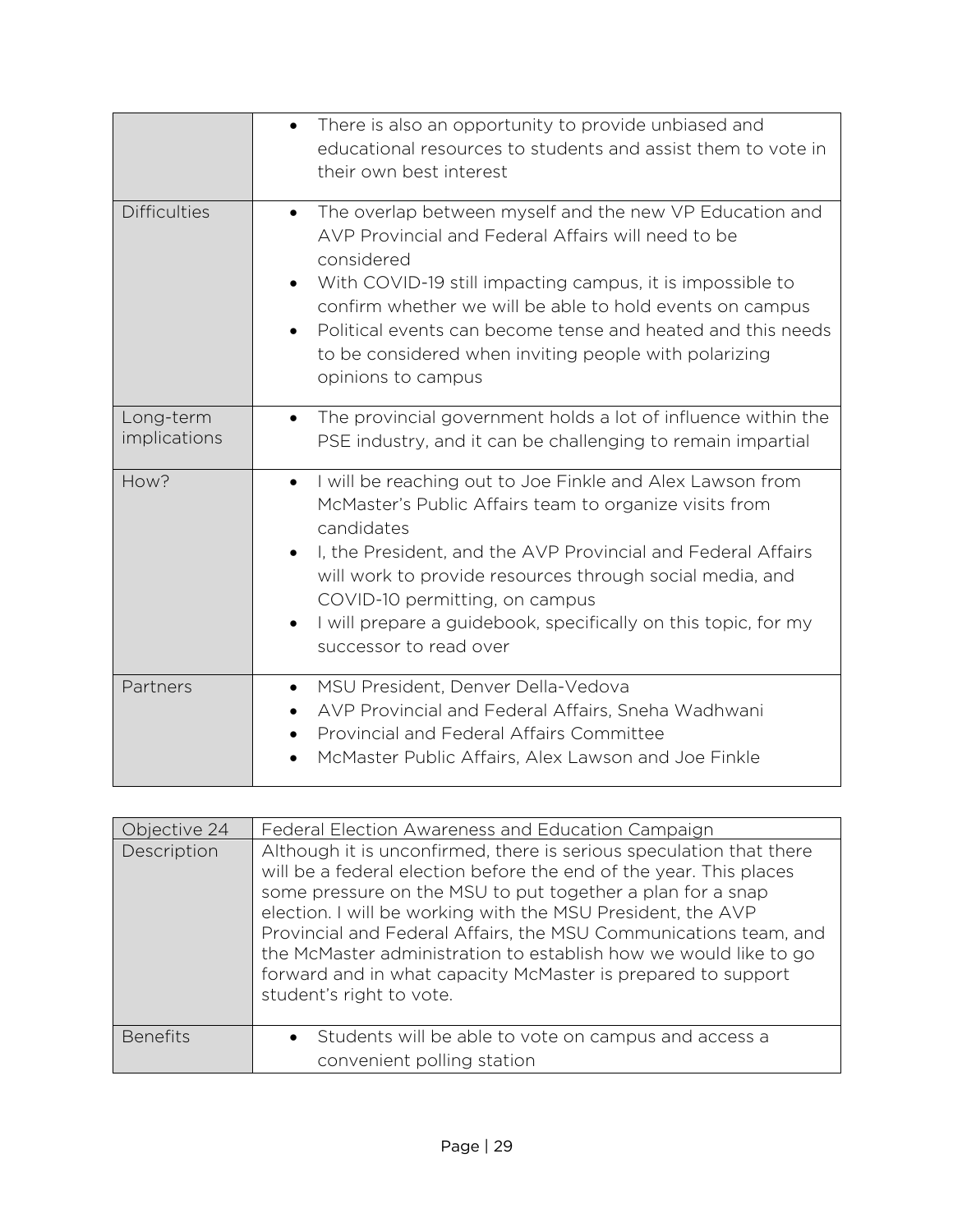|                           | This goal also contributes to my plan for presenting a unified<br>$\bullet$<br>"Team McMaster" approach<br>By organizing and hosting political candidates on campus,<br>we are able to ask questions that pertain specifically to<br>students<br>In addition to the above point, we are also able to establish<br>$\bullet$<br>relationships with potential MPs                                                                                                 |
|---------------------------|-----------------------------------------------------------------------------------------------------------------------------------------------------------------------------------------------------------------------------------------------------------------------------------------------------------------------------------------------------------------------------------------------------------------------------------------------------------------|
| <b>Difficulties</b>       | There is no set date and we will have to work fast should the<br>$\bullet$<br>election be called                                                                                                                                                                                                                                                                                                                                                                |
| Long-term<br>implications | This election determines the Prime Minister and federal<br>$\bullet$<br>government for the next term                                                                                                                                                                                                                                                                                                                                                            |
| How?                      | Meet with the MSU President and the AVP Provincial and<br>$\bullet$<br>Federal Affairs to develop a baseline plan<br>Share this plan with the Dean of Students, Sean Van<br>$\bullet$<br>Koughnett, and the Public Affairs team to determine the<br>minimum and maximum we are able to do<br>Update this plan as time continues and COVID-19 restrictions<br>loosen<br>Work with the MSU Communications team to have resources<br>and promotions roll out ready |
| Partners                  | MSU President, Denver Della-Vedova<br>$\bullet$<br>AVP Provincial and Federal Affairs, Sneha Wadhwani<br>Provincial and Federal Affairs Committee<br>$\bullet$<br><b>MSU Communications Team</b><br>Dean of Students, Sean Van Koughnett<br>McMaster Public Affairs, Alex Lawson and Joe Finkle                                                                                                                                                                 |

| Objective 25 | Federal Lobby Week (UCRU)                                                                                                                                                                                                                                                                                                                                                                                                                                                                                                                                                                                                                                                                                                                                                                             |
|--------------|-------------------------------------------------------------------------------------------------------------------------------------------------------------------------------------------------------------------------------------------------------------------------------------------------------------------------------------------------------------------------------------------------------------------------------------------------------------------------------------------------------------------------------------------------------------------------------------------------------------------------------------------------------------------------------------------------------------------------------------------------------------------------------------------------------|
| Description  | This year, the MSU President sits on the UCRU Board of Directors<br>as Chair. Each board member holds equal power and has a vote<br>within the committee however there is an opportunity for the MSU<br>to bring concerns to the forefront and advocate on issues that<br>currently impact McMaster undergraduates. It is a priority for the<br>President, myself, and the AVP Provincial and Federal Affairs to<br>attends UCRU's Lobby Week and meeting with key external<br>stakeholders to convey the importance of UCRU's advocacy goals.<br>This year, the AVP Provincial and Federal Affairs and I will both sit<br>on the UCRU Advocacy Subcommittee as well as UCRU's<br>Governance Subcommittee. Ideally, this will allow for more<br>involvement in the organization and support for UCRU. |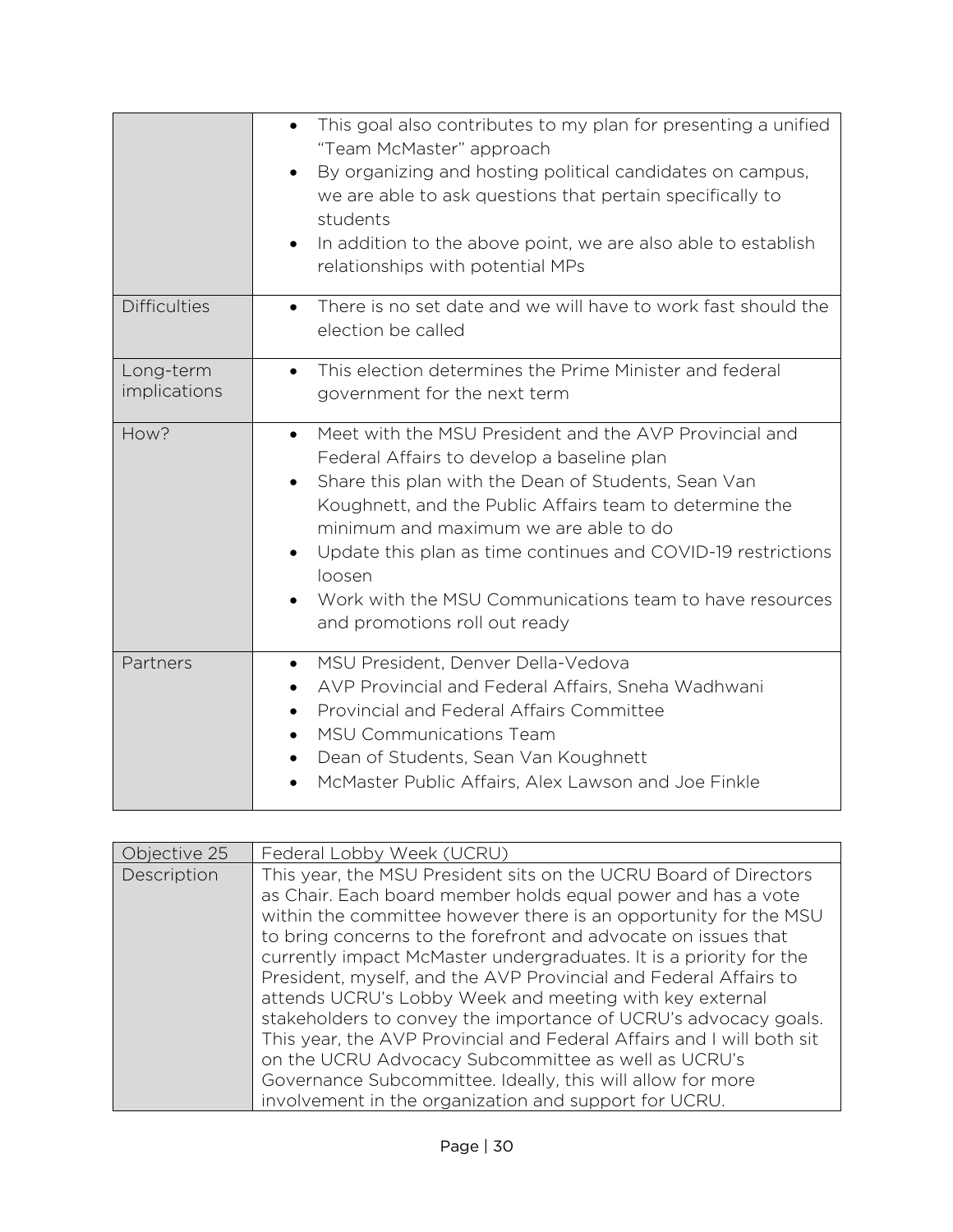| <b>Benefits</b>           | Strong federal lobbying opportunity<br>$\bullet$<br>Connect with MPs and politicians willing to work with<br>students<br>Bring pressing issues to the forefront and make<br>$\bullet$<br>recommendations                                      |
|---------------------------|-----------------------------------------------------------------------------------------------------------------------------------------------------------------------------------------------------------------------------------------------|
| <b>Difficulties</b>       | UCRU is still in its early phases and does not have the same<br>$\bullet$<br>resources or reputation as CFS and CASA<br>Managing internal priorities with external goals                                                                      |
| Long-term<br>implications | In the future, UCRU will collect a fee from Class A members<br>$\bullet$<br>which will give the organization a stronger ability to<br>organize advocacy efforts                                                                               |
| How?                      | Attend subcommittee meetings<br>$\bullet$<br>Work with the President and the AVP Provincial and Federal<br>Affairs to draft UCRU guidelines for future leaders                                                                                |
| Partners                  | MSU Denver Della-Vedova<br>$\bullet$<br>AVP Provincial and Federal Affairs, Sneha Wadhwani<br>Provincial and Federal Affairs Committee<br><b>UCRU Board of Directors</b><br><b>UCRU Advocacy Subcommittee</b><br>UCRU Governance Subcommittee |

| Objective 26        | Active Citizenship                                                                                                                                                                                                                                                                                                                                                                                                       |
|---------------------|--------------------------------------------------------------------------------------------------------------------------------------------------------------------------------------------------------------------------------------------------------------------------------------------------------------------------------------------------------------------------------------------------------------------------|
| Description         | The AVP Provincial and Federal Affairs and I have spoke about the<br>importance of providing an opportunity for McMaster students to<br>become more involved in both MSU priorities but also politics. As<br>the MSU, there is a lot of opportunity to facilitate a more active<br>form of citizenship among students by providing updates,<br>resources, and information through social media and the MSU's<br>website. |
| <b>Benefits</b>     | Students will feel more empowered and aware of policy that<br>$\bullet$<br>impacts them<br>Maintaining the need for polling stations on campus and<br>$\bullet$<br>offering students opportunities<br>More ability for students to contribute feedback and<br>$\bullet$<br>become involved in MSU advocacy                                                                                                               |
| <b>Difficulties</b> | There is a lot of information being sent out to young people<br>$\bullet$<br>right now and students may not be as receptive                                                                                                                                                                                                                                                                                              |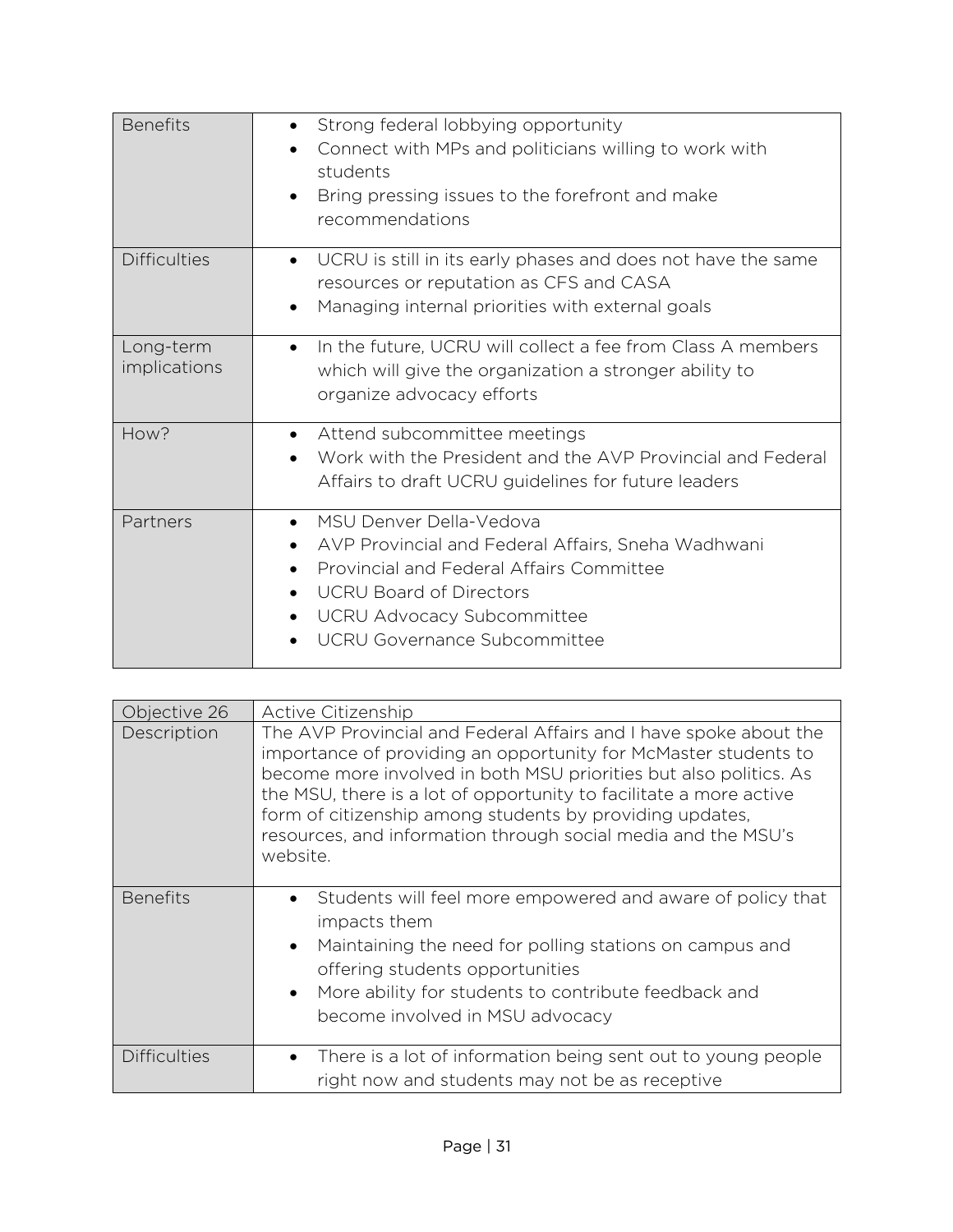| Long-term<br>implications | Political figures can be hesitant when engaging with young<br>$\bullet$<br>people and student unions<br>More open dialogue and communication between the MSU<br>$\bullet$<br>and the student body                                                                                                                                                     |
|---------------------------|-------------------------------------------------------------------------------------------------------------------------------------------------------------------------------------------------------------------------------------------------------------------------------------------------------------------------------------------------------|
| How?                      | Work with AVP Provincial and Federal Affairs to develop<br>$\bullet$<br>Microsoft Forms asking for voluntary student contact<br>information<br>• Work with MSU Communications team to update website to<br>include committee meeting minutes and other updates<br>Send out newsletters and other opportunities to interested<br>$\bullet$<br>students |
| Partners                  | • AVP Provincial and Federal Affairs, Sneha Wadhwani<br>Provincial and Federal Affairs Committee<br>$\bullet$<br>MSU Communications team<br>$\bullet$                                                                                                                                                                                                 |

| Objective 27        | Federal Budget Funding for Student Employment and Recent<br>Graduate Opportunities                                                                                                                                                                                                                                                                                                                                                                                                                                                                                         |
|---------------------|----------------------------------------------------------------------------------------------------------------------------------------------------------------------------------------------------------------------------------------------------------------------------------------------------------------------------------------------------------------------------------------------------------------------------------------------------------------------------------------------------------------------------------------------------------------------------|
| Description         | Following the beginning of the pandemic, many students voiced<br>concerns over disappearing employment opportunities. As a<br>response, the federal government allocated additional funds to<br>student employment and experiential education. The need for<br>ongoing development and investment in jobs relevant to all<br>faculties and programs will be reflect in the MSU's advocacy<br>priorities to both the provincial and federal governments. Going<br>forward, I will work with OUSA and UCRU to work toward more<br>opportunities for McMaster undergraduates. |
| <b>Benefits</b>     | Job experience is a crucial part of each student's degree and<br>$\bullet$<br>further investments have the ability to advance the careers<br>of each student<br>Affordability of post-secondary also comes into play<br>Establishing students as important and valuable within the<br>Canadian job market                                                                                                                                                                                                                                                                  |
| <b>Difficulties</b> | There are challenges associated with tracking and<br>$\bullet$<br>monitoring whether McMaster students are being hired<br>Some faculties have their own job posting boards and coop<br>$\bullet$<br>offices are often exclusive to a limited number of students                                                                                                                                                                                                                                                                                                            |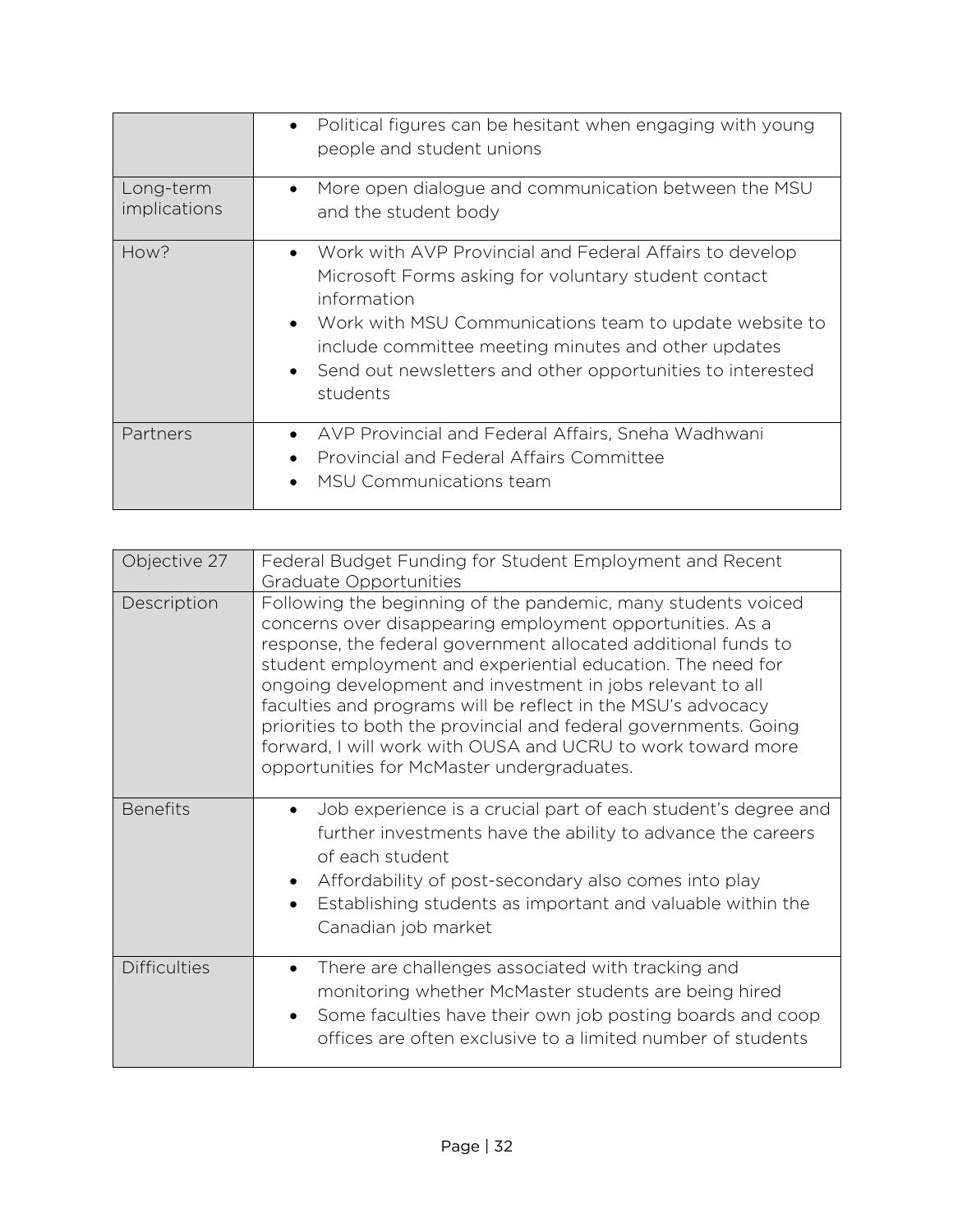| Long-term<br>implications | • McMaster undergraduates will be better equipped to find<br>meaningful employment following graduation                                                                                                                                                            |
|---------------------------|--------------------------------------------------------------------------------------------------------------------------------------------------------------------------------------------------------------------------------------------------------------------|
| How?                      | Bring this priority to the UCRU Advocacy Committee<br>$\bullet$<br>This can also be incorporated within OUSA's policy paper;<br>$\bullet$<br>Responding to COVID-19<br>Plan a meeting with McMaster faculty coop and experiential<br>$\bullet$<br>learning offices |
| Partners                  | • AVP Provincial and Federal Affairs, Sneha Wadhwani<br>Provincial and Federal Affairs Committee<br>OUSA<br><b>ICRU</b>                                                                                                                                            |

#### MSU Priorities

| Objective 28              | <b>SRA Survey</b>                                                                                                                                                                                                                                                                                                                                                                                                                                                                                                                                                                                                             |
|---------------------------|-------------------------------------------------------------------------------------------------------------------------------------------------------------------------------------------------------------------------------------------------------------------------------------------------------------------------------------------------------------------------------------------------------------------------------------------------------------------------------------------------------------------------------------------------------------------------------------------------------------------------------|
| Description               | think it's important to understand how SRA members feel about<br>the Education Department and open the floor for any suggestions<br>or concerns that popped up throughout the year. Since SRA<br>members are students first point contact for undergraduates, I<br>want to provide a space for SRA members to influence advocacy<br>priorities for the next team. This is particularly relevant for SRA<br>members who hold seats on Education Standing Committees<br>(University Affairs, Municipal Affairs, and Provincial and Federal<br>Affairs) and have experienced success and hurdles within our<br>advocacy efforts. |
| <b>Benefits</b>           | Feedback directly pertaining to improving the Education<br>$\bullet$<br>Department                                                                                                                                                                                                                                                                                                                                                                                                                                                                                                                                            |
| <b>Difficulties</b>       | Not every member of SRA feels strongly about advocacy so<br>response might be limited                                                                                                                                                                                                                                                                                                                                                                                                                                                                                                                                         |
| Long-term<br>implications | Improve communication between the Education Department<br>and the SRA<br>Establish flow of information from SRA members and their<br>$\bullet$<br>constituents to MSU advocacy                                                                                                                                                                                                                                                                                                                                                                                                                                                |
| How?                      | Format a survey through Microsoft Forms<br>$\bullet$<br>Send out the survey via email in February                                                                                                                                                                                                                                                                                                                                                                                                                                                                                                                             |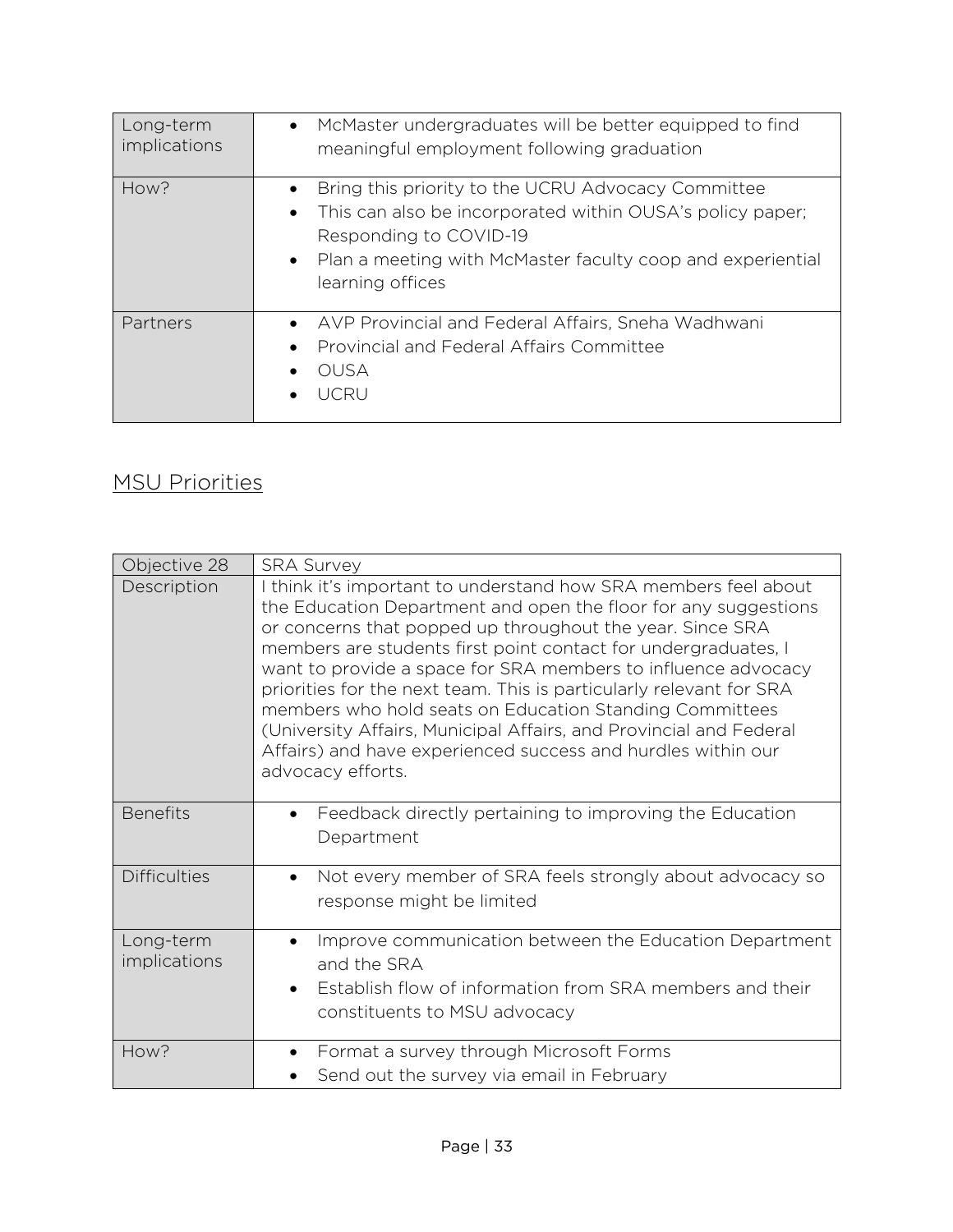|          | • Analyze responses in March and include key<br>recommendations in transition report                                                                                                                                                                                                  |
|----------|---------------------------------------------------------------------------------------------------------------------------------------------------------------------------------------------------------------------------------------------------------------------------------------|
| Partners | • AVP University Affairs, Hargun Kaur<br>• AVP Municipal Affairs, Mymoon Bhuiyan<br>• AVP Provincial and Federal Affairs, Sneha Wadhwani<br>• University Affairs Committee<br>Municipal Affairs Committee<br>$\bullet$<br>• Provincial and Federal Affairs Committee<br>• SRA Members |

| Objective 29              | MSU and Faculty Society Integration                                                                                                                                                                                                                                                                                                                                                                                                                                                                                  |
|---------------------------|----------------------------------------------------------------------------------------------------------------------------------------------------------------------------------------------------------------------------------------------------------------------------------------------------------------------------------------------------------------------------------------------------------------------------------------------------------------------------------------------------------------------|
| Description               | The MSU and many other organizations on campus struggle to<br>engage with students and receive feedback throughout the year.<br>Considering how large the MSU is, it's critical that I establish a<br>connection with faculty societies and invest in an ongoing and<br>mutually beneficial relationship. As it is, communications between<br>the MSU and faculty societies could improve drastically however<br>there must be an incentive for both the MSU and the faculty<br>society to engage and work together. |
| <b>Benefits</b>           | Providing an opportunity for more specific concerns and<br>$\bullet$<br>suggestions to come to light<br>Creating a community of student leaders to share resources<br>$\bullet$<br>and provide support to one another<br>Expanding channels to spread information, campaigns, and<br>promotional materials                                                                                                                                                                                                           |
| <b>Difficulties</b>       | Relationships and communications are not ideal as it stands<br>$\bullet$<br>which creates barriers to fostering these relationships                                                                                                                                                                                                                                                                                                                                                                                  |
| Long-term<br>implications | Improving communication for future executive teams and<br>$\bullet$<br><b>MSU Board of Directors</b><br>Establish flow of information from the MSU to faculty<br>societies and vice versa                                                                                                                                                                                                                                                                                                                            |
| How?                      | Create Microsoft Teams channel for myself and VP<br>$\bullet$<br>Academics from faculty societies<br>Meet once in the summer and set schedule for school year<br>meetings                                                                                                                                                                                                                                                                                                                                            |